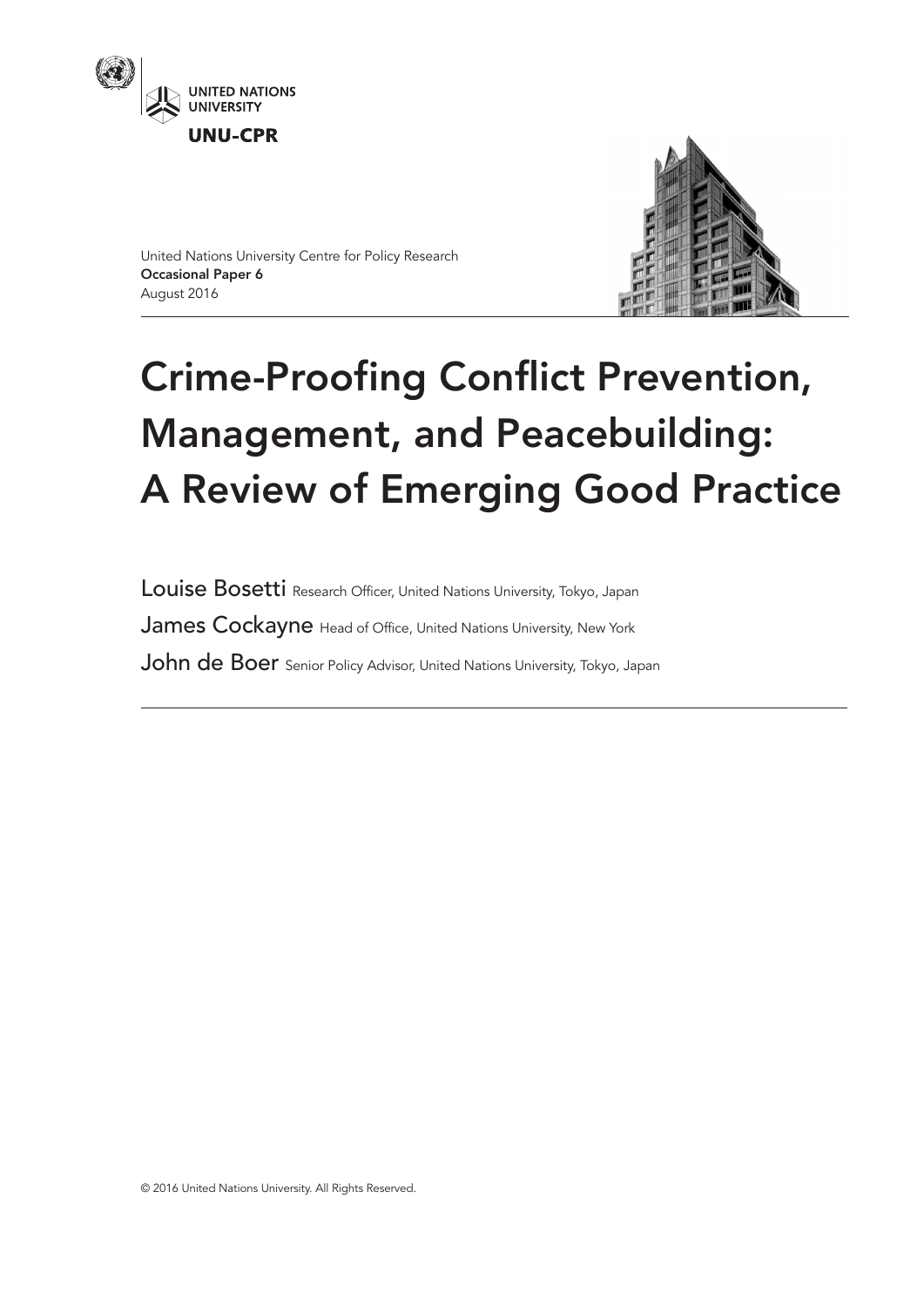# Executive Summary

Today, peacemakers, peacekeepers, and peacebuilders operate in highly complex and fluid strategic environments where groups with clear criminal agendas have a major impact on conflict dynamics, peace processes, and postwar transitions. In recent years, there has been an increasing international recognition of the close connections between organized crime and conflict. This has often included a call to integrate awareness of organized crime into conflict prevention strategies, conflict analysis, mission assessment, and planning. The objective of this paper, commissioned by the UN Department of Political Affairs (DPA), is to help identify good practices from across several organizations outside the UN system, on what it means to incorporate sensitivity to organized crime into conflict prevention and peacemaking activities.

#### *Why should peacemakers pay attention to organized crime?*

While traditional perceptions have tended to treat criminal and political actors as entirely separate, emerging research and evidence from a variety of settings suggest that this hard and fast distinction is overstated. Contemporary conflicts, from Colombia to Mali, Libya, and the Democratic Republic of the Congo (DRC), attest to the porous boundaries between state, non-state armed groups, and criminal groups, and between political and criminal motivations and strategies. Shifting alliances over the control of criminal rents have contributed to the fragmentation of conflicts and conflict parties, potentially making conflicts longer, deadlier, and harder to resolve. This complicates both conflict resolution efforts and post-conflict recovery efforts, which are vulnerable to the emergence of large-scale corruption networks, and to political and regulatory capture.

Recognizing that organized crime is not always separated from but sometimes intertwined with politics has serious implications for the work of actors such as DPA. This paper argues that where criminal agendas are present, conflict-related work requires a focus not just on formal politics but also on informal and illicit political economy.

#### *How can DPA "crime-proof" its activities?*

Through an in-depth survey of the literature and a review of practices from relevant organizations, this paper identifies a range of good practices for UN peacemakers, peacekeepers, and peacebuilders, and identifies three main "crime-proofing measures" relevant to the work of the United Nations, especially DPA:

• Boost Analytical Capacities and Develop Inducement Strategies: DPA should consider increasing its analytical capacities for mapping criminal networks and illicit economies, including through the development of risk indicators at both local and transnational levels that can effectively feed into mission planning and design. Specific attention is also needed to develop inducement strategies that prevent criminal actors from potentially spoiling peace processes. This would involve considering a broad set of socio-economic incentives and mechanisms that DPA may be able to marshal and activate.

• Recognize the Political Power of Criminal Groups: To limit the influence of organized crime in transitional political arrangements, DPA should consider crime-proofing its electoral assistance practices and strengthening its anti-corruption programming, particularly at the local level. Strengthening UN and local actors' strategic communications capacity, and introducing gender-smart interventions, may also help to undermine criminal practices.

• Do No Crime: Finally, at minimum DPA should act to prevent the unintended facilitation of organized crime as a consequence of UN interventions. DPA has a role to play in promoting the development of guidance on how to identify and understand what drives criminal actors; in encouraging sensitivity in UN procurement practices to impacts on informal and illicit economies; in limiting opportunities for the criminal infiltration of UN police reform and disarmament, demobilization, and reintegration (DDR) programs; and especially in the design, implementation, and review of sanctions regimes.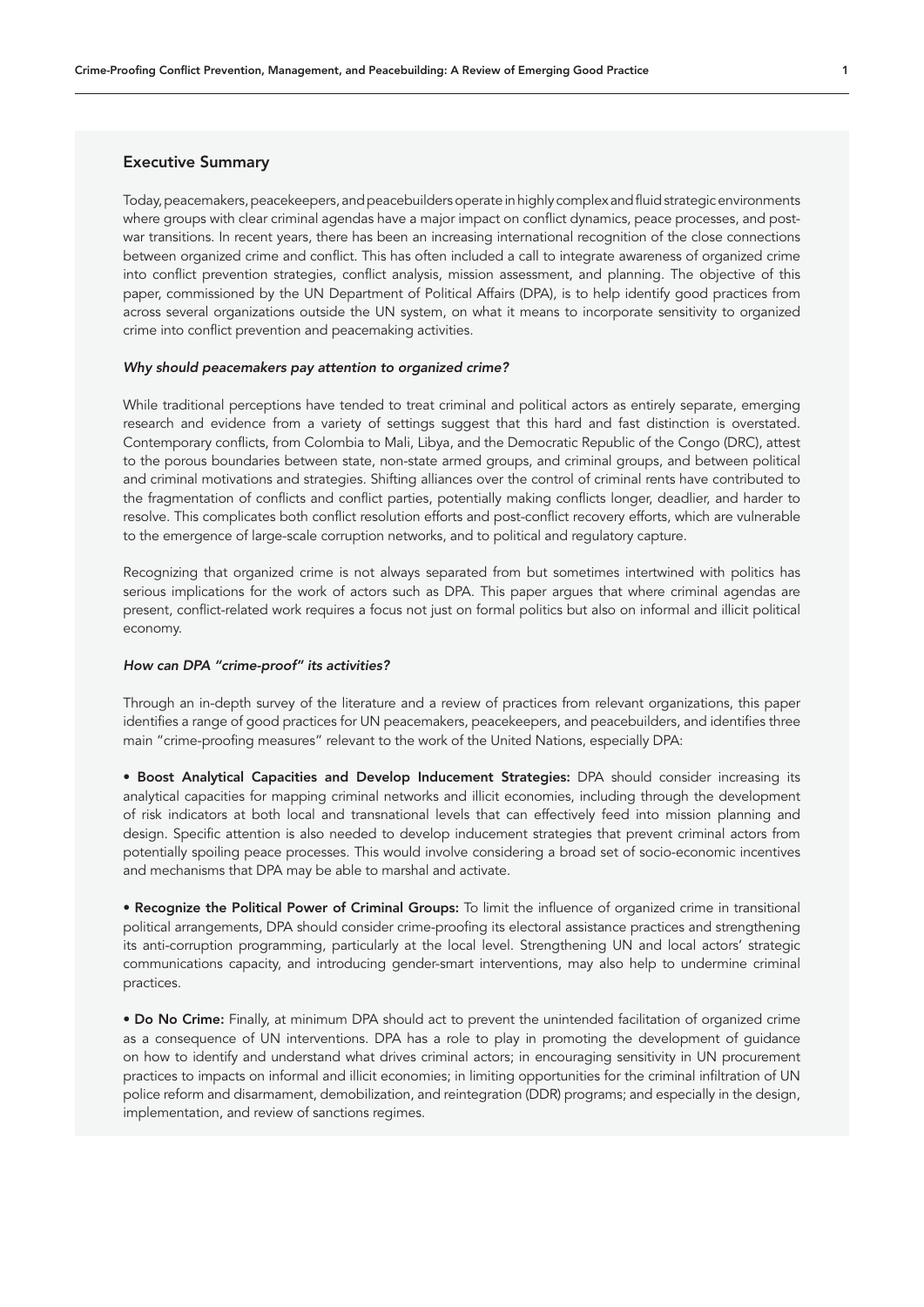## Introduction<sup>1</sup>

Within the United Nations and the global community, the Department of Political Affairs (DPA) has a vital leadership role to play in: 1) conflict analysis and early warning; 2) preventive diplomacy, peacemaking, and crisis management; and 3) peacebuilding. Today, these activities occur in complex and fluid strategic environments, including many impacted by organized crime.<sup>2</sup> In some cases, groups with clear criminal agendas – aiming to use force, corruption, and other means and methods to maximize control of and profits from criminal activity – have a major impact on conflict dynamics, peace processes, and post-conflict recovery.3 How can UN DPA "crime-proof" its work in these environments?

The need for answers to this question is increasingly urgent. The Security Council is placing growing emphasis on the international peace and security implications of organized crime, as Figure 1 shows,<sup>4</sup> and the implementation of the 2030 Agenda for Sustainable Development in organized crime-affected contexts also requires careful thought.<sup>5</sup> UN peace operations are now mandated in various ways to address criminal activity ranging from trafficking in drugs, humans, arms, minerals, wildlife, charcoal, oil, and antiquities.<sup>6</sup> There is increasing attention in the Security Council to the close connections between organized crime and terrorism,7 and the Council has since 2009 held numerous thematic debates on drug trafficking and organized crime generally.<sup>8</sup>

Figure 1: Number of UNSC resolutions and presidential statements with references to "organized crime," 2004-2014



(February 2015)

In several Presidential Statements, the Security Council has invited the Secretary-General to integrate organized crime into "conflict prevention strategies, conflict analysis, integrated missions assessment and planning".9 Yet guidance on how to factor crime into the DPA's work has been lacking for some time,<sup>10</sup> just as it has been absent from other actors' conflict assessment work.11 In March 2013, the Secretary-General's Policy Committee (in Decision 2013/3) requested that the UN System Task Force on Drug Trafficking and Organized Crime, co-chaired by DPA and the United Nations

Office on Drugs and Crime (UNODC) share experiences on thematic issues "such as crime-sensitive […] peacebuilding, and conflict prevention policies" and "Produce a guidance note on how to include issues related to drug trafficking and organized crime in conflict analysis and integrated assessment processes".12

This Occasional Paper was commissioned from UN University (UNU) by the Department of Political Affairs to help it develop its own thinking on this topic, by identifying lessons from scholarship and good practices from other organizations. It will form the basis for DPA to produce an internal Policy Brief and consider what next steps the Department could take to improve its sensitivity to organized crime throughout its work. The first section of the paper considers how organized crime is impacting: 1) conflict analysis and early warning; 2) preventive diplomacy, peacemaking, and crisis management; and 3) peacebuilding. This section is based on extensive review of the scholarly, public policy, and think-tank literatures. One central take-away is that where criminal agendas are present, conflict-related work requires a focus not just on formal politics but on informal (and illicit) political economy. Consequently, negotiations over constitutions and political institutions may need to be nested within consultations over broader socio-economic questions – sometimes involving engagement with actors with known or hidden criminal agendas, and often involving the development of access to economic leverage and dividends.

The second section of the paper draws on the practice of six intergovernmental organizations (the African Union (AU), European Union (EU), International Institute for Democracy and Electoral Assistance (IDEA), Organization of American States (OAS), Organization for Economic Co-operation and Development (OECD), and the Organization for Security and Cooperation in Europe (OSCE)), two highly active governmental agencies (the US Agency for International Development (US-AID) and the UK Stabilisation Unit), and four non-governmental organizations (Global Initiative on Transnational Organized Crime, International Alert, International Peace Institute, Saferworld). UNU was not tasked to review past UN practice, whether of DPA or other UN entities, as this was considered beyond the scope of work feasible given available time and resources. This paper identifies five recurring themes in what is considered "good practice": 1) mapping illicit political economies; 2) thinking beyond law enforcement; 3) addressing corruption; 4) strategic communication; and 5) harm minimization.

The third section of the paper offers recommendations to strengthen UN DPA's capabilities in a variety of areas, from electoral assistance and sanctions-related work to its approach to gender mainstreaming and to procurement. These involve three cross-cutting themes: 1) boosting analytical capacities and developing inducement strategies; 2) recognizing the political power of criminal groups; and 3) adopting a *Do No Crime* approach.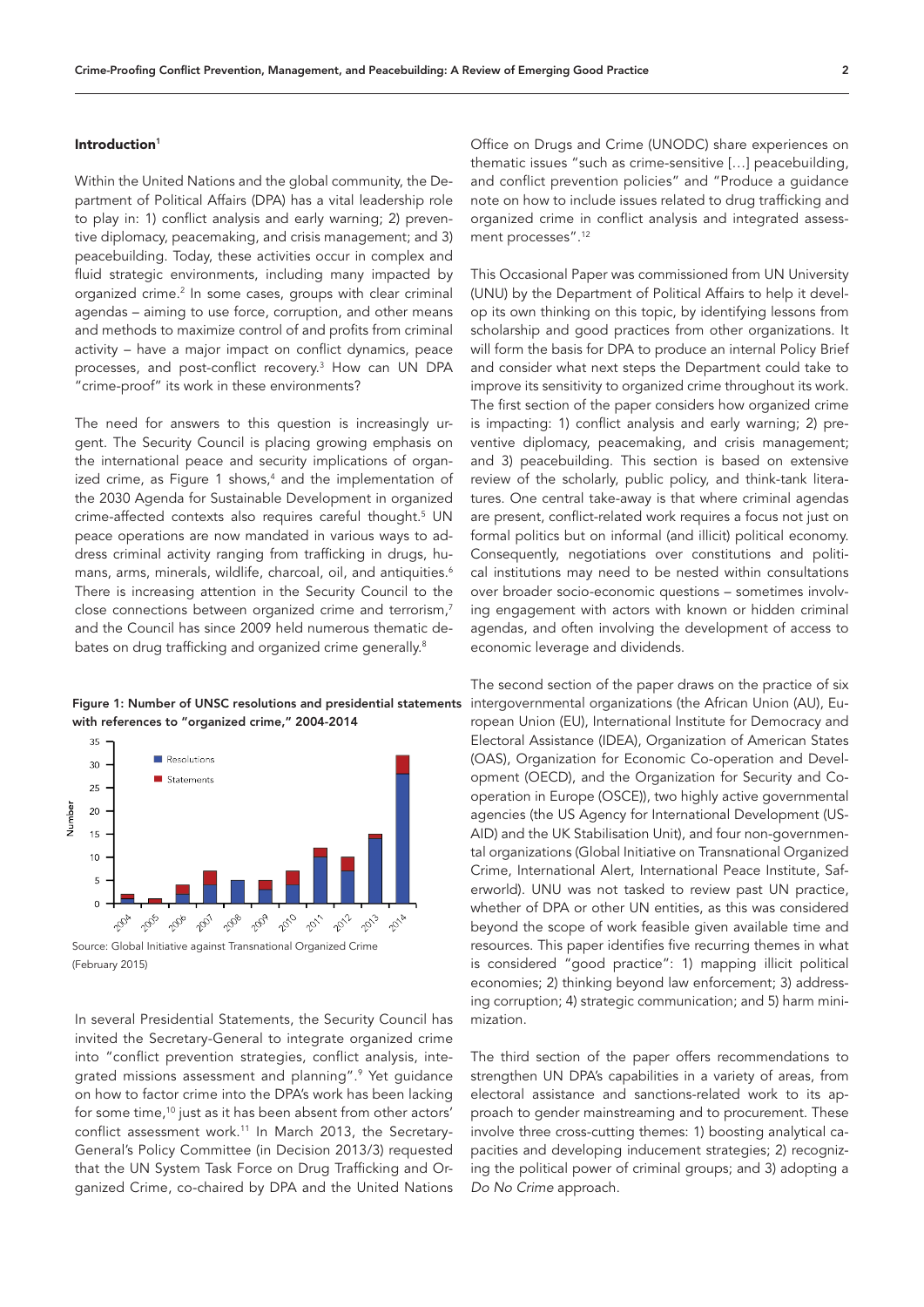# 1. The impact of organized crime on war and peace $13$

## *Conflict analysis and early warning*

Traditional conflict analysis (and much political science and international relations theory) distinguishes between a militarypolitical realm (the "upperworld"), in which armed conflict occurs as a competition over political power, and a separate criminal realm (the "underworld") in which criminal competition occurs between actors seeking to maximize illicit profits. This traditional view suggests that criminal actors are not "conflict actors" because they seek to maximize profits – not power.

Many theorists now suggest this hard and fast distinction is overstated, as a matter of both theory and practice.14 Some criminal groups have political goals and strategies – and some political actors engage in organized crime. Both state and non-state armed actors frequently use "underworld" criminal activity to develop social and political power that has a major impact on "upperworld" political and conflict dynamics. Recent experiences in Mali, the Sahel, and North Africa all bear witness to the impact of shifting alliances between different state forces, rebel groups, and criminal networks.<sup>15</sup> As a recent review of the failures of conflict management and recovery efforts in Colombia and Afghanistan noted, organized criminal activity has not proven exogenous to local power politics, as external actors assumed, but rather endogenous to it.16

In many cases, states, non-state armed groups and criminal groups are not only intertwined, they compete in a single market for protection or government,<sup>17</sup> even if criminal actors choose, strategically, to keep their power hidden.<sup>18</sup> The UK Stabilisation Unit recently commissioned work that concluded that there is an "emerging consensus" that organized crime is not separate from, but intertwined with, politics.19 As we recognize that these different actors operate in a shared strategic space, the potential for hidden criminal agendas to influence conflict dynamics, spoil peace processes, and skew post-conflict recovery, comes into focus.

There is even a growing body of evidence suggesting that today's armed conflicts *generate* organized crime. War lowers the costs of developing alternative, non-state sources of protection and builds people's allegiance to non-state armed groups.20 War creates gaps in the market for government by weakening the governmental capabilities of the state, loosening the ties of allegiance that bind citizens to the state (and to each other), and fostering the organization of alternative social orders and norms. Armed conflict is no longer a military competition between symmetric entities to shape the conditions within which political negotiation and settlement separately takes place; it is, rather, direct, armed politics,<sup>21</sup> within which hidden criminal agendas may be embedded and pursued.22

This is partly the result of structural factors. Access to cheaper transport and telecommunications technologies facilitates local groups tapping into revenue flows from illicit goods and services. This also significantly reduces the cost and risk of access to foreign financing.<sup>23</sup> At the same time, excessive dependence on illicit revenue can also erode internal discipline and encourage group splintering.<sup>24</sup> The result appears to be both a fragmentation of armed groups, $25$  and the increasing adoption of "hybrid" approaches that combine politico-military, criminal, and terrorist identities and strategies.<sup>26</sup>

As armed actors shift strategy, re-organize, and adapt, realtime analysis becomes more essential to effective early warning, conflict analysis, crisis management, and diplomacy. Yet those involved in criminal agendas work hard to keep them hidden, so relevant data may be hard to obtain, especially in environments where the UN itself is a target for attack. DPA and other relevant actors will increasingly need to analyze shifting patterns and track risk indicators on a continuous basis. Research commissioned by the UK Stabilisation Unit suggests that by mapping local political economies, we may be able to identify certain "causal vulnerabilities" generating organized criminal influence.27 Research published by the UNODC-backed *Forum on Crime & Society* likewise points to patterns of coincidence between organized crime and certain structural factors such as one-party rule, rentier economies, commodity subsidies, and large informal labour sectors.28

Organized crime will manifest differently in each context. In some cases its presence and impact on politics and governance will be hidden and difficult to uncover. In others, armed actors with criminal agendas will play a more overt role in governance of markets, communities, and territory. This demands an analytical approach that enables DPA to understand how criminal agendas can work within and even shape the political economies of conflict and post-conflict societies.

# *Preventive diplomacy, peacemaking, and crisis management*

"Spotting the spoilers" through crime-proofed conflict analysis is essential, as analysts such as Mark Shaw and Walter Kemp have arqued;<sup>29</sup> yet it is also hard to do. The "spoiler" concept was originally elaborated by Stephen Stedman to describe actors who use violence to oppose, undermine, or manipulate peace processes and post-conflict transitions.<sup>30</sup> There is increasing recognition that some criminal groups have done just that in contexts as varied as Guatemala,<sup>31</sup> Colombia,<sup>32</sup> Kosovo,<sup>33</sup> Libya,<sup>34</sup> Sierra Leone, Haiti, Nigeria, Myanmar,<sup>35</sup> and even post-War Sicily.<sup>36</sup> Yet, rather than openly attack or block the peace process, these criminal spoilers tend to *subvert* it, embedding their own hidden criminal power and agendas within peace settlements. In some cases, criminal actors even actively *facilitate* peacemaking, where they see it delivering a peace dividend, as in parts of Bosnia in the 1990s,<sup>37</sup> or Myanmar in the late 1980s.<sup>38</sup>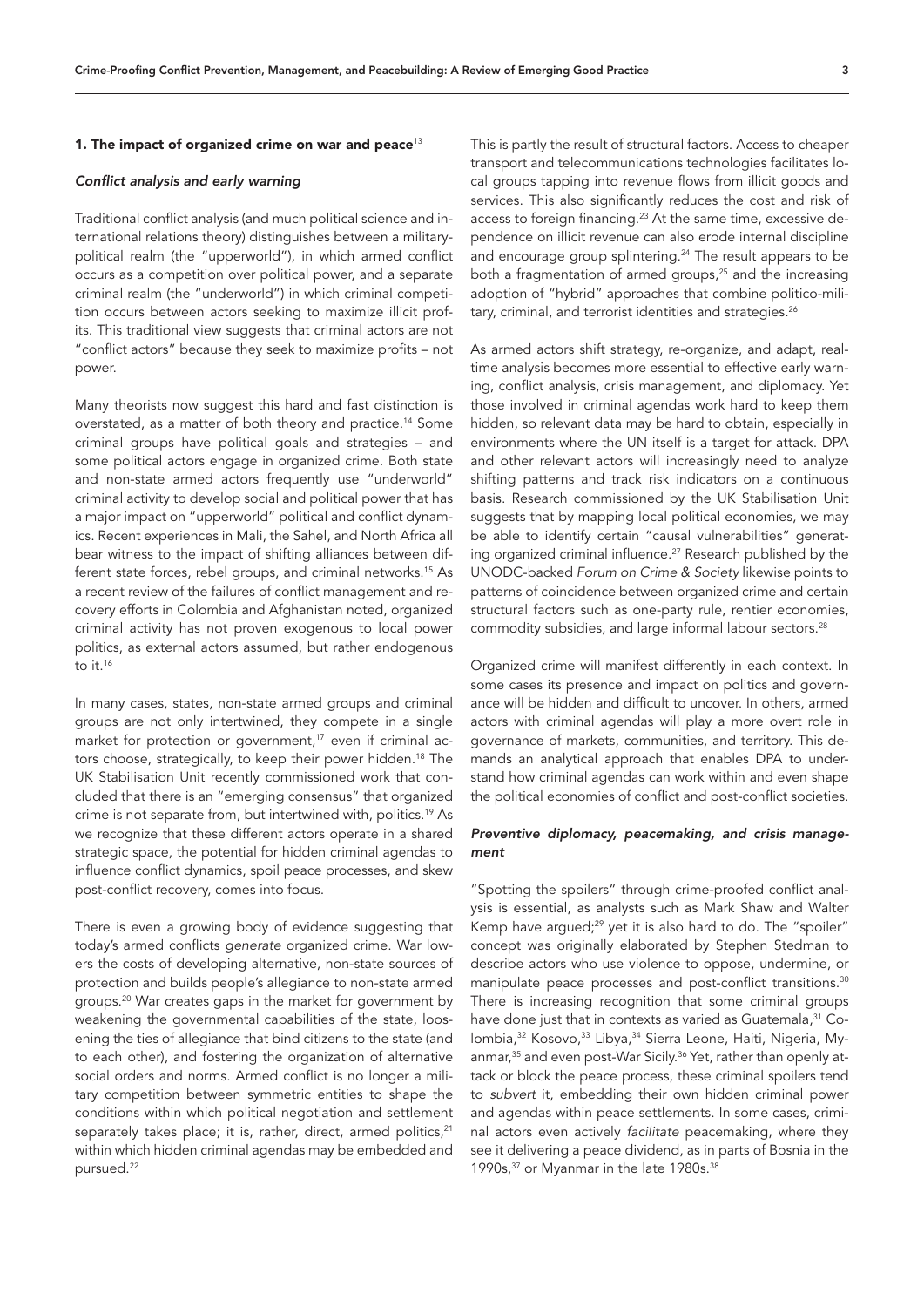When will organized crime shun peace, and when will it embrace and manipulate it? The question for peacemakers is how to develop what Stedman calls a strategy of "inducement" – or, alternatively, what de Waal calls the "buy-in scenario" in a political marketplace.<sup>39</sup> While rebel groups may be prepared to lay down arms in return for recognition as a legitimate political party, this may not be a sufficiently attractive inducement to those groups with hidden – or even overt – criminal agendas, as the recent gang truce process in El Salvador suggests.40 Where a negotiated settlement is reached, the state will have to resolve difficult questions about amnesty for past crimes and transitional justice – as the current Colombian peace process is showing.41 As recent UNODC research shows, absent such arrangements, high levels of impunity, the wide availability of weapons, and criminal markets can lead to widespread criminal violence.<sup>42</sup>

Inducement strategies for criminal groups may have less to do with traditional topics of DPA peacemaking activity, such as political voice and institutions, than they do with socioeconomic considerations. Recent experiments with "gang truces" and outreach to organized criminal groups in Belize, Colombia, El Salvador, Honduras, Mexico,<sup>43</sup> Brazil,<sup>44</sup> and Haiti<sup>45</sup> all point to a need for mediators to have access not only to one-off development projects that offer inducements to criminals for "going straight", but also to policymakers who can shape market access and regulation for the long-term, to keep criminals on the straight and narrow. Fashioning an effective inducement strategy should not be seen as a question of identifying a criminal group's "price" for peace; such an approach risks generating moral hazard, and may backfire, as some NATO countries' attempts to buy-off opium poppy farmers in Afghanistan over the last decade and a half did. Instead, it involves restructuring socio-economic arrangements to provide those involved in organized crime access to an *ongoing peace dividend* adequate to limit their involvement in criminal activity and induce – and maintain – their allegiance to the state, and to legality.

Peacemaking and crisis management in these contexts requires moving beyond questions of "political settlement", to negotiate a broader set of socio-economic ground rules about the social legitimacy and legality of certain activities, and the use of violence in political competition. It involves enlarging access to sustainable development and licit livelihoods – and will be a question not only of political institutions, but also economic opportunity. In some places such as Colombia, this may require the extension of state regulatory authority into areas it has not previously reached. In many places it will also require the close engagement of development and business actors, such as the World Bank, regional development banks, the private sector, and even a country's trading partners. We tend not to think of questions of regional labour market regulation, access to export markets, and tariff rates as central issues in peacemaking and preventive diplomacy; yet it may be precisely the non-viability of domestic and export industries that make criminal livelihoods attractive. Only if peacemakers find the economic leverage that will transform criminal actors' calculus and offer them the necessary, ongoing peace dividend will these actors become – and remain – loyal to the state and avoid relapse into conflict or high-level violence.

#### *Peacebuilding and sustaining peace*

Research also points to several important ways that the UN's peacebuilding work, and DPA's in particular, may be affected by organized crime. Researchers suggest that constitutional and post-war transition processes are frequently vulnerable to criminalization.46 Black market networks born or entrenched during conflict often become the source of economic power in post-conflict processes, using their access to capital to expand their influence into licit economic sectors. Economic power quickly translates into political influence, through financing of election campaigns, purchasing of state assets privatized during transition, large-scale corruption of public procurement processes, and regulatory capture.47

Confronted by such criminal influence in politics, international actors must contend with a dilemma: any effort to tackle criminal influence risks creating instability; but the failure to confront such influence risks its entrenchment, and the subversion not only of the recovery process, but of democratic development.48 This is not a new dilemma: it was directly confronted by the Allied Military Government (AMG) during its occupation of Sicily in the early 1940s. The AMG's solution was to ignore the problem; the result was the criminalization of Italian politics for several decades.<sup>49</sup> A similar wilful blindness seems prevalent in many contemporary interventions, with similar results.<sup>50</sup> Post-conflict actors with hidden criminal agendas have emerged as major political forces in Kosovo.<sup>51</sup> Guatemala,52 Afghanistan,53 and Myanmar.54 As Eric Scheye argues, "stability is a political calculation", which requires considering the costs and benefits of taking action against powerful actors connected to organized crime.<sup>55</sup>

Several areas of particular vulnerability stand out.

First, transitional economies are often distorted by massive, off-budget aid influxes. Afghanistan offers a salutary example.56 In 2013, aid and military spending equalled some 90 per cent of Afghanistan's official GDP:<sup>57</sup> with as much as 88 per cent of development assistance bypassing the state and being funnelled directly to implementing organizations (many non-governmental). As a result, the Government of Afghanistan struggled to develop the capacity for effective public financial management and oversight. This has not only created short-term opportunities for mismanagement and corruption but over the medium term created a large, unregulated foreign exchange market that facilitated transnational organized crime.58

Second, smuggling and violence are often the leading economic sectors in the immediate post-conflict period. Postconflict economies are typically characterized by reduced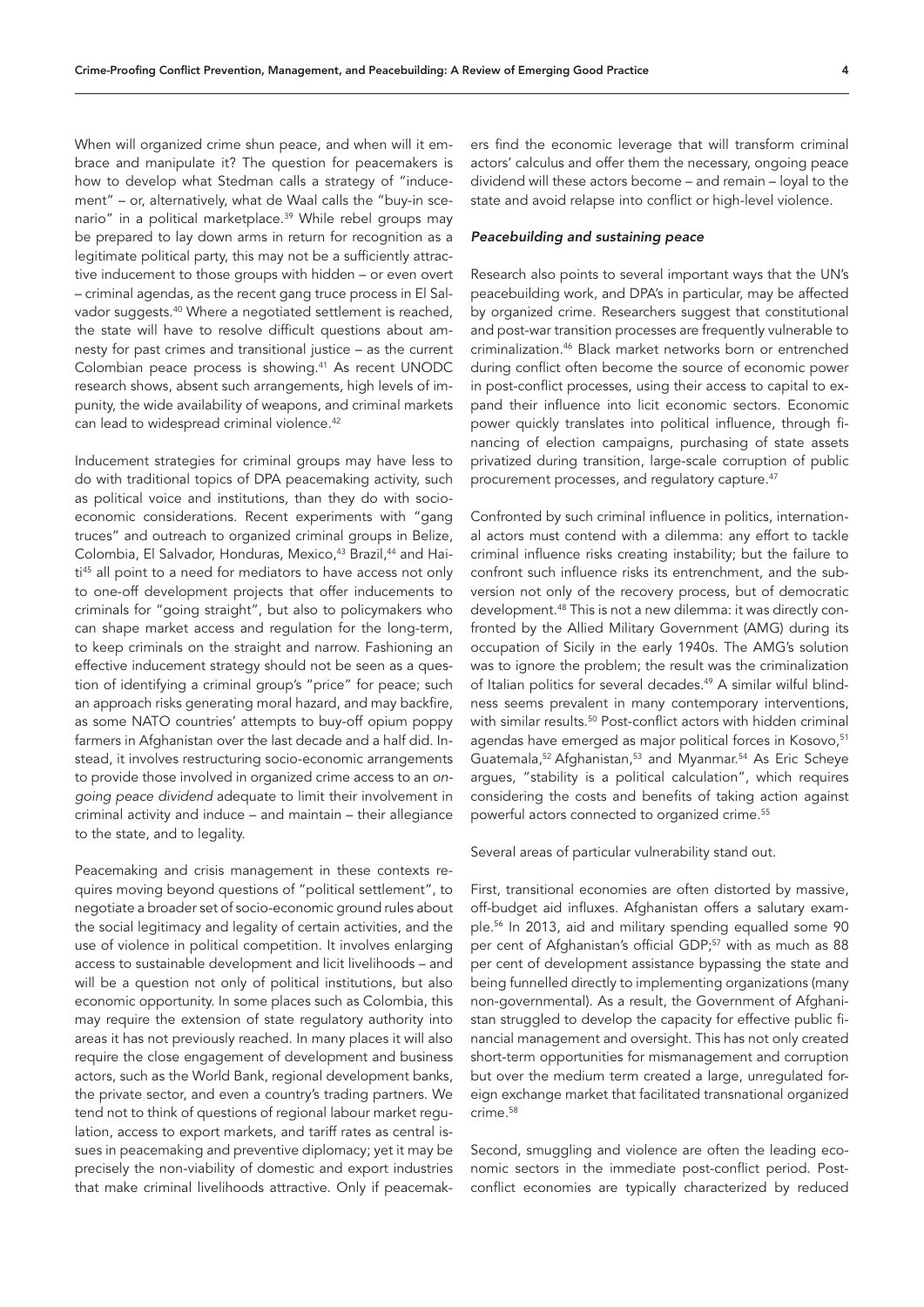capital stock (including reduced human capital). Domestic and export infrastructure may be weakened, and the workforce has often become deskilled – except in the production of violence, and in smuggling. The illicit economy thus risks being the only viable outlet for entrepreneurialism, absent injections of capital.

Third, criminal actors exploit transitional governments' weakened capacity to provide effective market regulation. State institutions in these situations are fragile and formal avenues for financing, contract enforcement, and property ownership are weak – creating a space in the market for government by alternative providers, such as organized criminal groups.59 Research on organized crime in the post-Soviet states, for example, suggests that organized crime has often substituted for the state by providing property rights, contract enforcement, and even public services.<sup>60</sup>

Fourth, post-conflict governments often feel compelled to subsidize basic commodities to protect their populations. This creates significant arbitrage and smuggling risks, fuelling the emergence of cliques and mafias that control crossborder smuggling.<sup>61</sup>

Fifth, a rush to elections risks pushing politicians into the arms of actors with hidden criminal strategies, since they are often the ones with ready access to resources and may also offer the organizational capabilities (including street muscle) needed for effective political campaigning. In turn, elections offer those groups a chance to entrench themselves as post-transition mafias,<sup>62</sup> or even to run their own candidates for office.<sup>63</sup> In states where national solidarity is weak, political elites at the centre may acquiesce in the criminalization of the periphery, not just to improve their access to criminal rents, but as a deliberate strategy of rule through criminal disorder.<sup>64</sup>

# 2. How is the impact of organized crime on conflict being managed?

In this section we explore how twelve different organizations are factoring the impact of organized crime into conflict-related analysis and practice. The organizations are varied: the intergovernmental AU, EU, International IDEA, OAS, OECD, and OSCE; at the national level, the USAID and the UK Stabilisation Unit; and four non-governmental organizations and influential think tanks (International Alert, Saferworld, Global Initiative against Transnational Organized Crime, and International Peace Institute).<sup>65</sup> Five recurring "good practice" themes emerge: 1) mapping illicit political economies; 2) thinking beyond law enforcement; 3) addressing corruption; 4) strategic communication; and 5) harm minimization.

# *Mapping illicit political economies*

Several of the organizations reviewed stressed that effective conflict analysis and response requires mapping illicit political economies.<sup>66</sup> A recent USAID review of its programming

in conflict-affected and fragile states argued for increased attention to "the political dimensions of organized crime".<sup>67</sup> Adopting a similar analysis, research commissioned by the UK Stabilisation Unit concluded that "[m]apping the actors and their political, social and economic relationships should … be the first step to designing effective response to organised crime".<sup>68</sup> It suggests mapping not only the flow of money but also "power" through informal networks.<sup>69</sup>

Reitano and Shaw of the Global Initiative against Transnational Organized Crime (GITOC) argue that mapping "protection economies" will provide valuable insights, and that they often follow a geographic pattern.<sup>70</sup> The related GITOC "Assessment and Progamming Tool for Organized Crime and Development", published in April 2016, builds on this perspective, calling for an analytic approach that combines political economy analysis of the strategic environment with a dedicated mapping of markets and "power", identified through variables such as "price; ease of market entry; levels of violence; the extent of protection" and legitimacy.<sup>71</sup> James Cockayne argues that by mapping the rents available at different points in illicit value-chains and the costs of capturing them, we can determine which one of six distinct criminal strategies an actor is pursuing: intermediation (mafia) strategy, autonomy (warlord) strategy, merger (joint venture) strategy, alliances, terrorism as a criminal strategy, and blue ocean strategy.<sup>72</sup> (See Annex.) He points to research suggesting that the onset and dynamics of violence, including against civilians, in DRC,<sup>73</sup> Syria,<sup>74</sup> Afghanistan,<sup>75</sup> and Mexico<sup>76</sup> can all be partially explained by understanding groups' criminal strategies.

Taken together, these variations all point to a common theme: the need to adopt an analytical approach that understands criminal groups and agendas in a broader politico-economic context. Organized crime threat assessments may offer one way to conduct such mapping exercises. Organizations as diverse as UNODC,<sup>77</sup> the AU,<sup>78</sup> and USAID<sup>79</sup> are all now using such an approach. In 2012, the International Peace Institute even published a guide to conducting an organized crime threat assessment in mission contexts.<sup>80</sup> However, in order to be useful to *political* analysis and action, there is a need for such assessments to map not only illicit markets or flows, but also to understand the sources of political power derived from such criminal activity. The EU has perhaps come closest to this approach, with Europol's Serious and Organized Crime Threat Assessments (SOCTAs) shaping spending under the EU Instrument for Stability, and guiding political dialogue in EU Common Security and Defence Policy missions in Kosovo and Afghanistan. 81

# *Thinking beyond law enforcement*

Practitioners increasingly argue that while policing and law enforcement responses are a *necessary* component of effective international response to organized crime, particularly in transitional situations where policing and law enforcement institutions are weakened, they will not prove a *sufficient*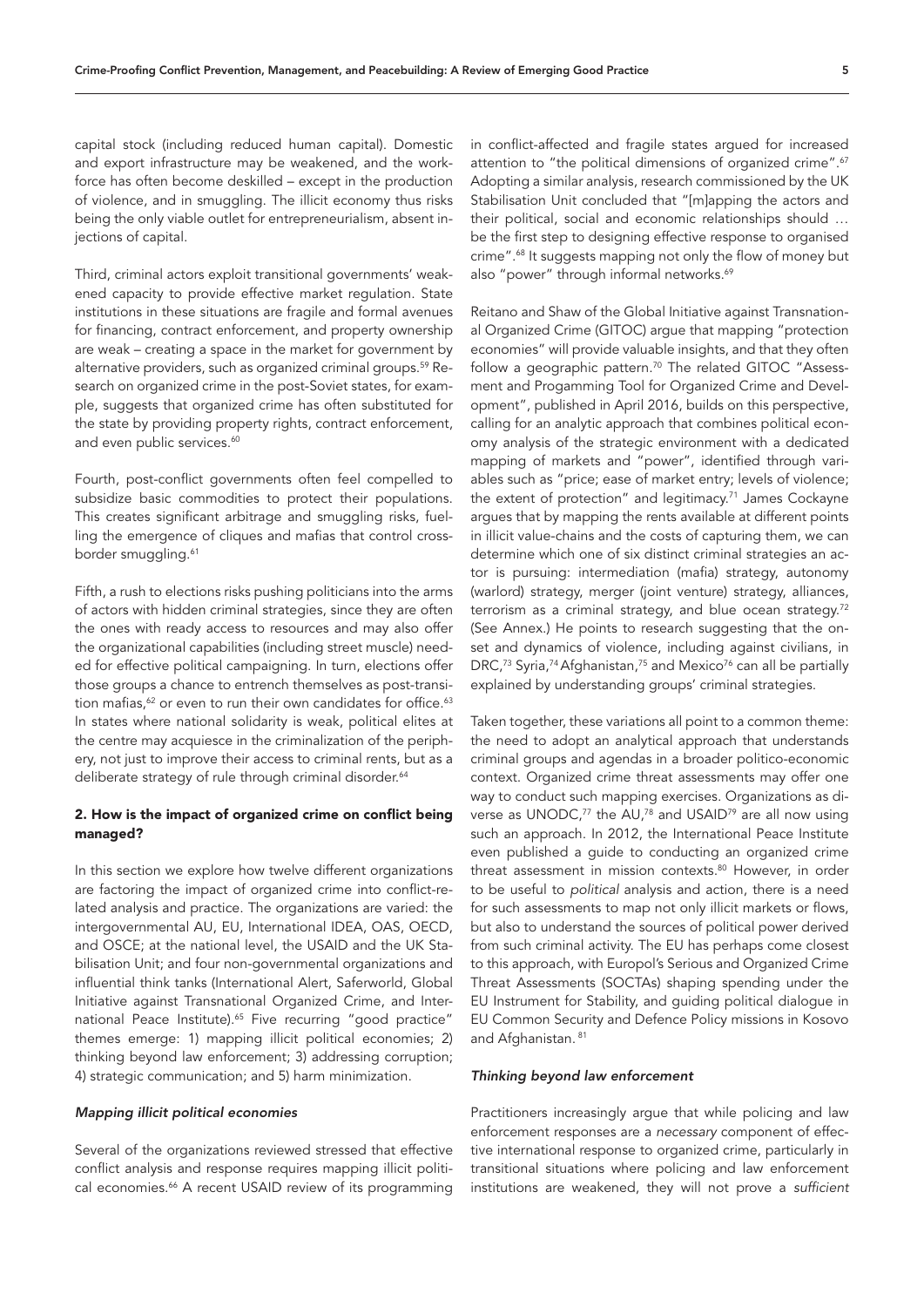response. As one UK-government commissioned piece concluded, while "law enforcement activity" can disrupt organized crime, "it will be unlikely" in these contexts "to address the key political and social enablers and breeding grounds".<sup>82</sup> Other forms of leverage – including political and economic tools – also need to be found and deployed. These are likely to include tools that tackle marginalization and disenfranchisement, regulatory and accountability measures, press freedom and civil society capacity, and even direct mediation with gangs.<sup>83</sup>

# *Corruption and electoral systems integrity*

Practitioners increasingly point to the complicity and corruption of government officials as a major impediment to tackling organized crime in conflict-affected settings.<sup>84</sup> "Programming that does not explicitly take this dynamic into account", concluded one recent government-initiated review, does not accord to best practices and "runs the grave risk of being ineffective".85

It is not easy for intergovernmental organizations like the UN to discuss the involvement of state officials in criminal activity, as the OSCE discovered when it recently attempted to integrate organized crime into its "conflict cycle toolbox".<sup>86</sup> Yet the growing understanding of how corruption and illicit financial flows weaken state capacity is encouraging some organizations to take on this difficult task. The OECD has developed insights and guidance for donors seeking to address corruption and economic crime.<sup>87</sup> The AU is discussing the connections between organized crime, terrorism, and governance failings as aggravating factors in conflict.<sup>88</sup> And the OAS has, in the past decade, developed a "multidimensional" approach to countering organized crime that treats it not just as a question of criminal infraction but as a broader "social phenomenon" underpinned by governmental corruption.<sup>89</sup> On the strength of that analysis, the OAS has become directly involved in efforts to mitigate criminal violence through engagement and limited sponsorship of "gang truce" efforts in El Salvador and Honduras.<sup>90</sup>

Another issue raised by some organizations is the need to address the links between electoral finance and organized crime. The pioneering actor in this area has to date been International IDEA, an intergovernmental organization that supports democracy around the world.91 IDEA's *Illicit Networks and Politics in Latin America*92 highlights opportunities for the strategic manipulation and corruption of electoral and party financing arrangements by organized crime groups, and suggests a range of potential responses such as electoral finance reform, lustration, and political party capacity-building.<sup>93</sup>

## *Strategic communication*

In conflict-affected situations, the state and organized crime groups compete for popular allegiance.<sup>94</sup> Scholars and practitioners are paying increasing attention to criminal actors' use

of strategic communications to cultivate legitimacy and support, whether through interfering with the free press, promoting their own media content and popular cultural forms (think Mexican *narcocultura*), or hiring public relations firms.<sup>95</sup> The recent GITOC Assessment and Programming Tool for Organized Crime and Development identifies "legitimacy" as one of five main areas of effective analysis.<sup>96</sup> Yet states and international organizations usually lack a clear communications strategy in these situations.

In Central America, the OAS has admitted that "the absence of a communication strategy" explaining the OAS' involvement in the gang truce process in El Salvador "was a mistake".97 It allowed the process to become deeply politicized and undermined the space for a negotiated settlement.<sup>98</sup> The politicization of this process has recently reached new levels with the arrests of interlocutors and mediators involved in these negotiations.<sup>99</sup> An OAS workshop concluded that: "The media's support is vital as they then have the power to influence public opinion and educate the public."<sup>100</sup> All of this suggests that any peacemaking effort involving direct engagement with criminal groups – or, *a fortiori*, efforts to directly confront criminal groups – should have a communications strategy in place from the outset.

Practice also suggests that support for freedom of expression, free media, and robust investigative journalism is itself a way to bolster the state's social legitimacy in the face of organized crime.<sup>101</sup> Criminal groups rely on keeping their use of corruption and intimidation masked, and thus on social complicity and public – and media – silence. This is why Mexican cartels routinely target journalists and citizen bloggers.102 Efforts to protect journalists and defend the free media not only weaken these groups, but also bolster the state's credentials in the eyes of a skeptical public.

#### *Harm minimization*

As we saw earlier, going after organized crime in conflict-affected settings will often involve a trade-off between protecting short-term stability and promoting the long-term integrity of democratic development. This has led to growing calls for such efforts to be guided by a harm minimization framework.103 Adapting the concept of "do no harm", one commentator suggests a need for a "Do No Crime" approach.104 A similar idea is echoed in the recent work of the Global Initiative against Transnational Organized Crime.<sup>105</sup>

DPA may wish to reflect on specific ways in which UN mediation, preventive diplomacy, peace operations, and other interventions risk playing into the hands of organized crime – for example, as we explain further in the next section, through procurement from organized criminal groups, or, as discussed earlier, through criminal groups' using elections to gain traction in the political system. Guidance may be needed to help DPA actors work through the potential harms entailed and options for minimizing them.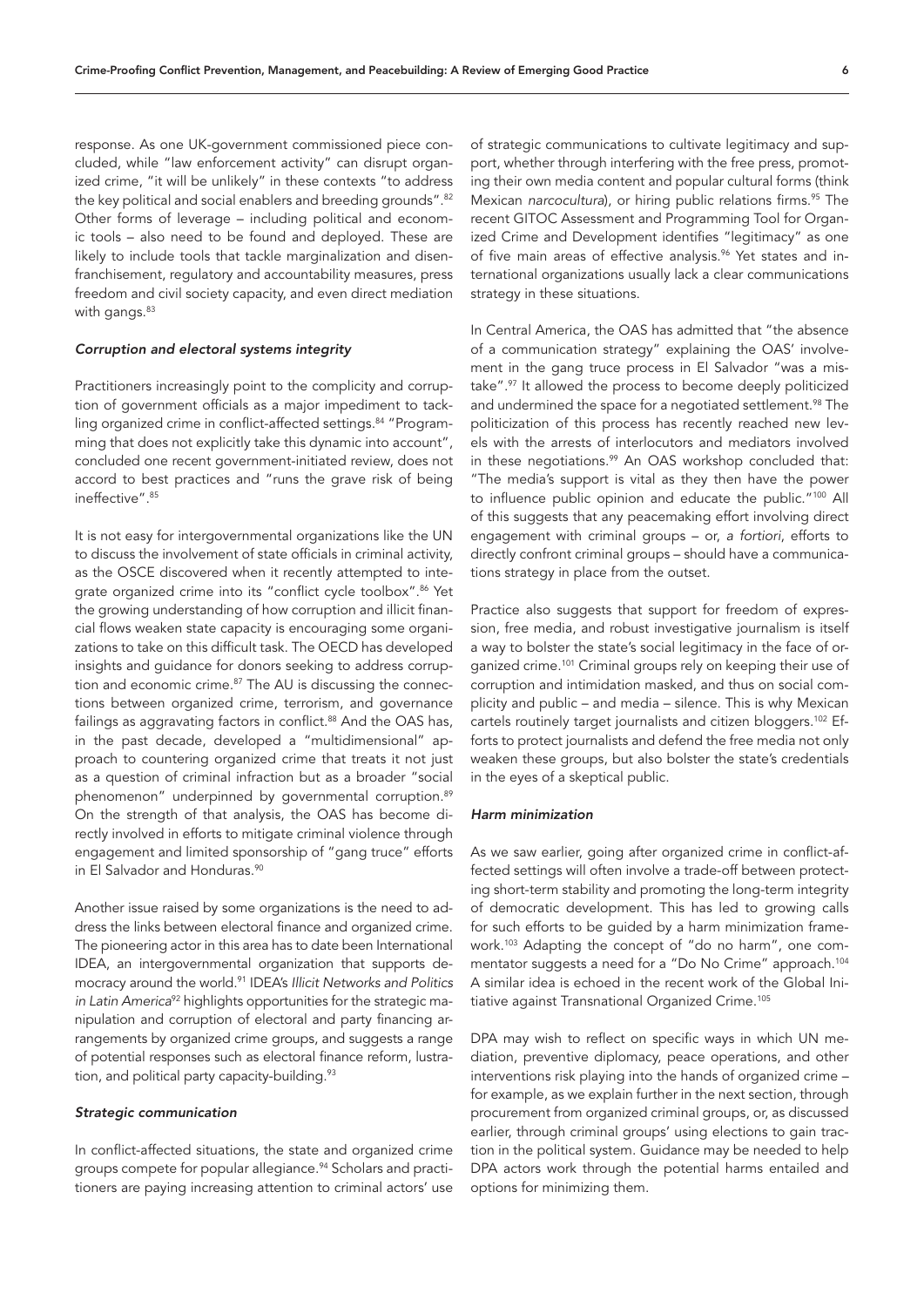#### 3. Three crime-proofing measures

In the final section of this paper we offer recommendations to strengthen the UN system's response in contexts where crime and conflict intersect, with a specific focus on implications for the work of the UN Department of Political Affairs. We identify three main "crime-proofing measures", which stretch across DPA's different functional activities: 1) boosting analytical capacities and developing inducement strategies; 2) recognizing the political power of criminal groups; and 3) adopting a Do No Crime approach. We note again at this juncture that that this study was not tasked to review the past practice of UN DPA, or any other UN entity: it is thus possible that some of these measures are already being undertaken by UN personnel.

# *Boosting Analytical Capacities and Developing Inducement Strategies*

How can the UN system address illicit political economies and what does this mean concretely for DPA? We believe there are five elements that DPA could consider integrating into its activities to help the UN system understand illicit political economies, and respond to them: 1) mapping; 2) transnational perspectives; 3) inducement strategies and economic leverage; 4) risk indicators; and 5) planning political missions' strategy.

Organized crime is frequently embedded in society. As a US-AID analysis puts it, tackling organized crime is less about decapitating snakes, and more about eradicating plants with complex, hidden root systems.106 To avoid unintended consequences and broader social harms, before any effort is made to tackle these groups, the first step must be a careful mapping of the network, through the kinds of organized crime threat assessment, value-chain analysis, and "spotting the spoilers" processes discussed in section 2. DPA may wish to integrate such analysis into ongoing conflict analysis and mission planning exercises, as the Security Council has already proposed in prior presidential statements.

A central consideration for DPA will be how to access relevant data. As our review, above, suggests, there are techniques now available for accessing such data, but DPA would need to study what data is already available from relevant UN and multilateral system partners (sanctions expert groups, peace and development advisors, mission personnel including civil affairs officers and human rights advisors, development actors, UNODC, the World Bank). Some recent analyses have begun to point to the kinds of questions that actors in the field can ask to gather useful data.107 But DPA may also need to consider where new modalities may need to be developed for developing or accessing data through interaction with external actors (for example through the cluster system that coordinates the action of a wide range of UN and non-UN humanitarian partners in the field<sup>108</sup>) and member state agencies.<sup>109</sup>

Where possible, such analysis and response should be both

local and transnational.<sup>110</sup> Armed groups derive value and power from regionalized illicit economies and transnational illicit flows. Effective analysis and response – i.e. early warning, preventive diplomacy, crisis management, and post-conflict recovery – should all be organized and, where possible, mandated to engage along these transnational value-chains, wherever the UN can develop effective leverage. DPA already has considerable expertise in addressing the intersection between organized crime and conflict on a regional basis (e.g. through its three regional offices, the UN Office for West Africa and the Sahel (UNOWAS); the UN Regional Centre for Preventive Diplomacy for Central Asia (UNRCCA), and the UN Regional Office for Central Africa (UNOCA)).

Specific attention is also needed to the development of inducement strategies for criminal spoilers, including guidance for DPA staff on how preventive diplomacy and mediation may need to expand their scope from questions of political voice and institutions to broader questions of socio-economic development. Inclusive political settlements will help reduce allegiance to alternative governance providers such as organized crime groups.<sup>111</sup> DPA could initiate in-depth research into the conditions and mechanisms that make such efforts successful, and engage with ongoing work and relevant international actors in this area.112 Without the ability to deliver not only one-time economic pay-offs from short-term, small-scale development project, but also the deeper economic transformations that restructure criminal actors' incentive structures, peacemakers cannot ensure ongoing peace dividends and the resulting popular allegiance to the state. This may require a discussion of how DPA can engage other UN actors (such as the UN Development Programme (UNDP), International Labour Organization (ILO), World Trade Organization (WTO), or even the World Customs Organisation) more closely in its preventive diplomacy, structural prevention, crisis management, and peacemaking work. It may also require DPA to find ways to bring outside actors with economic leverage – the World Bank, regional development banks, private sector actors, a country's trading partners  $-$  into these efforts.<sup>113</sup> Since over-reliance on commodity subsidies can foster the emergence of criminal cliques and rentier economies, even actors such as the International Monetary Fund (IMF) may need to be engaged.<sup>114</sup>

Meanwhile, there may be significant short-term gains from developing risk indicators that can help to highlight the risk of organized crime developing political influence or generating violence. Recent work suggests it may be possible to identify quite localized, leading indicators of criminal violence, particularly related to criminal and electoral market dynamics.<sup>115</sup> There may be particular utility in developing leading indicators for criminal violence against civilians, which may be possible through mapping and tracking criminal rent fluctuations.

Analysis of such indicators could be useful both as an early warning device, and in planning mission strategy. Especially relevant for DPA is the integration of such indicators when planning Special Political Missions (SPMs). Different criminal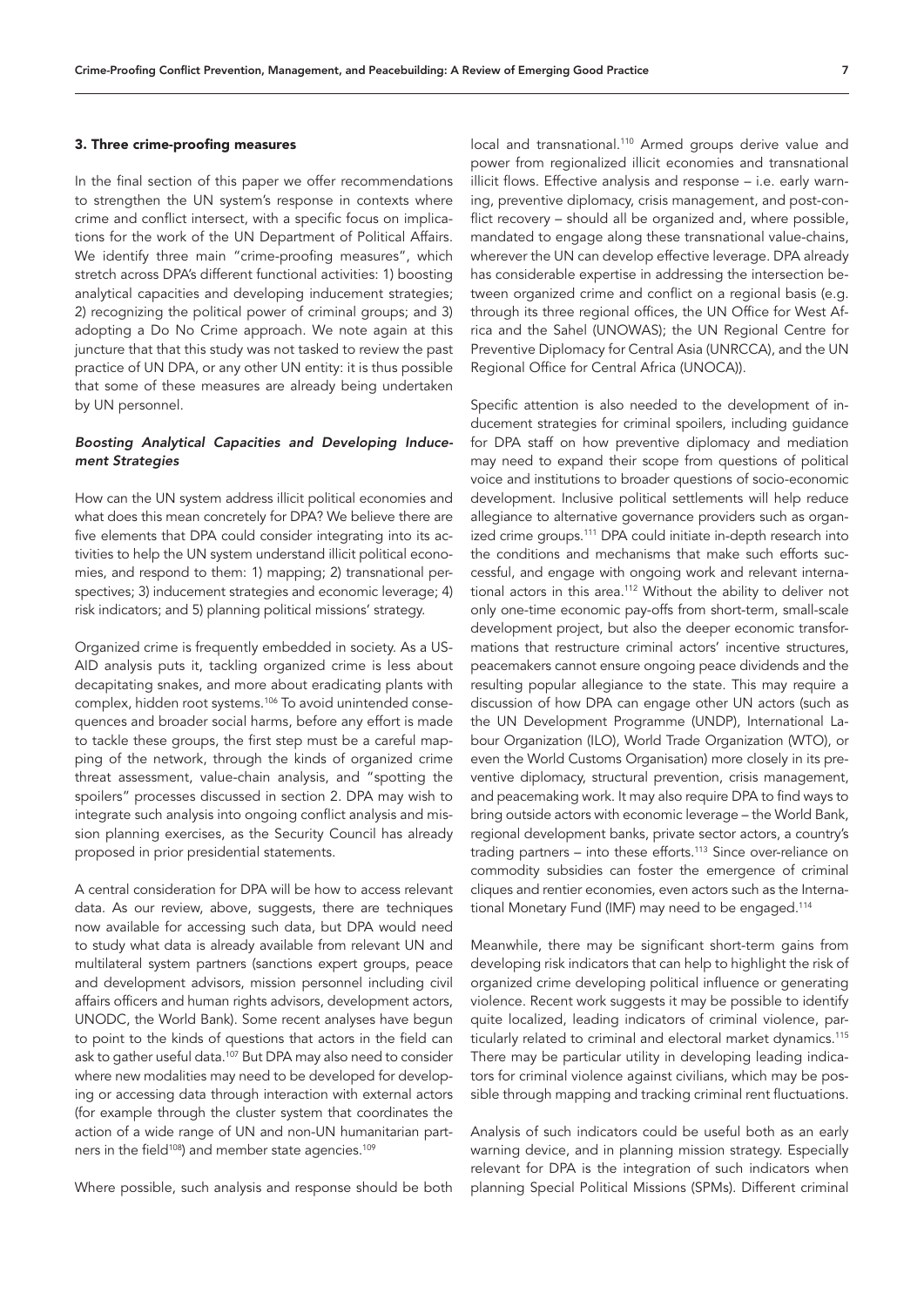agendas pose different risks to these missions, and thus demand different mission capabilities and responses. Where an SPM is confronted by a group looking to reap rents from serving as an intermediary between the state and difficult to reach populations – i.e. a mafia – the most effective responses may be an intense focus on anti-corruption, governance reforms, and even, to a certain extent, market regulation. Where, however, a group seeks to control pockets of rural or urban territory, the best response may involve efforts to extend state authority and public services. Where a group seeks to merge state and criminal business operations, for example by incorporating military assets into trafficking activities (as in Guinea-Bissau), security sector reform and inter-state accountability (including international criminal cooperation) may be the necessary response. (See the Annex for further elaboration.)

It is important to recognize that DPA faces at least four significant challenges in moving to integrate mapping of illicit political economies into its conflict analysis and planning work. The first, already touched upon, is access to relevant data. As we suggest above, existing practice suggests a need to supplement official (state and intergovernmental) law enforcement data with expert, practitioner, local civil society and private sector data.

Second, DPA will need access to human resources capable of analysing such data. The modalities for legitimate and timely access to reliable analysis require careful reflection. In some cases, actors *outside* formal UN structures may be better positioned to provide these analytical services, whether at the field or HQ level. Once identified, where should such analysis be conducted? The practice reviewed for this study suggests that such analysis is most effective if it informs strategic decision-making – both at headquarters (i.e. in mission planning and engagement with the Security Council) and in the field.<sup>116</sup> At UNHQ, it may be useful to consider whether such capabilities should be located within DPA, or could also be incorporated in the future into the activities of the new analytical cell within the Executive Office of the Secretary-General. In the field, such analysis may need to occur within established analytical cells, but should also be available to guide decisionmaking by senior mission leadership.

Third, this analysis needs to span local, national, *and* transnational contexts.117 Perhaps the best example to date is the work of Mark Shaw and Tuesday Reitano on Libya, which shows how the dynamics of violence and power in that country since the UN's engagement on the ground closely relate to developments in the transnational smuggling economy running through Libya.118

Finally, it is crucial to note that whoever conducts the data gathering feeding into DPA analysis may face security risks. These threats should be assessed carefully before deciding when and how DPA staff can engage with such issues, especially on the ground.

# *Recognize the political power of criminal groups*

Just as "crime-proofing" requires taking the economic aspects of organized crime seriously, so it requires developing a more sophisticated appreciation of these actors' political power. We suggest four specific areas that DPA may want to explore: 1) electoral assistance; 2) anti-corruption; 3) freedom of expression; and 4) gender.

As we saw in section 2, post-conflict elections risk becoming mechanisms by which organized crime groups – flush with cash and street muscle – can entrench influence in postconflict political arrangements. This has implications for DPA's electoral assistance work. As the scope of such assistance is generally negotiated between the state in question and the UN Focal Point for Electoral Assistance (the USG for Political Affairs), there are constraints on DPA's ability to tackle these issues head on.

Existing UN system-wide guidance encourages analysis of a wide range of areas related to the functioning of a state's electoral system prior to assistance, yet gives limited attention to corruption and crime.<sup>119</sup> Furthermore, criminal actors' influence over electoral systems appears to be viewed as a "symptom" of a deeper problem of organized crime, rather than a central part of some actors' political strategy.<sup>120</sup> The implications of recognizing that organized crime may deliberately target and manipulate political processes are hard to overstate. There is a danger that "rushing" to elections rewards actors with ties to organized crime, helping them to exercise and grow their influence in contexts lacking effect electoral oversight capacity. While any discussion about the timing of elections needs take into account numerous factors, it may be useful for DPA to reflect on how the calling of elections may help serve the interests of actors with criminal agendas, potentially undermining the process of democratic transition that elections are intended to promote.<sup>121</sup>

More could arguably be done to consider and address these concerns, even within existing frameworks. For example electoral assistance personnel could be further sensitized to the manner in which some criminal groups deliberately exploit electoral systems to enlarge their own power and influence; more emphasis could be placed on supporting effective electoral management bodies to detect and avoid infiltration;<sup>122</sup> further guidance related to political and campaign financing could be provided, as well as on transparency (including financial disclosure rules).123 Other strategies could include the development of advice and guidance on lustration and vetting to reduce the potential for organized criminal influence on politics, while respecting human rights;<sup>124</sup> and support for neutral and impartial efforts to build political party capacities.<sup>125</sup>

Systematic guidance on anti-corruption measures may also be useful, especially in contexts where anti-corruption meas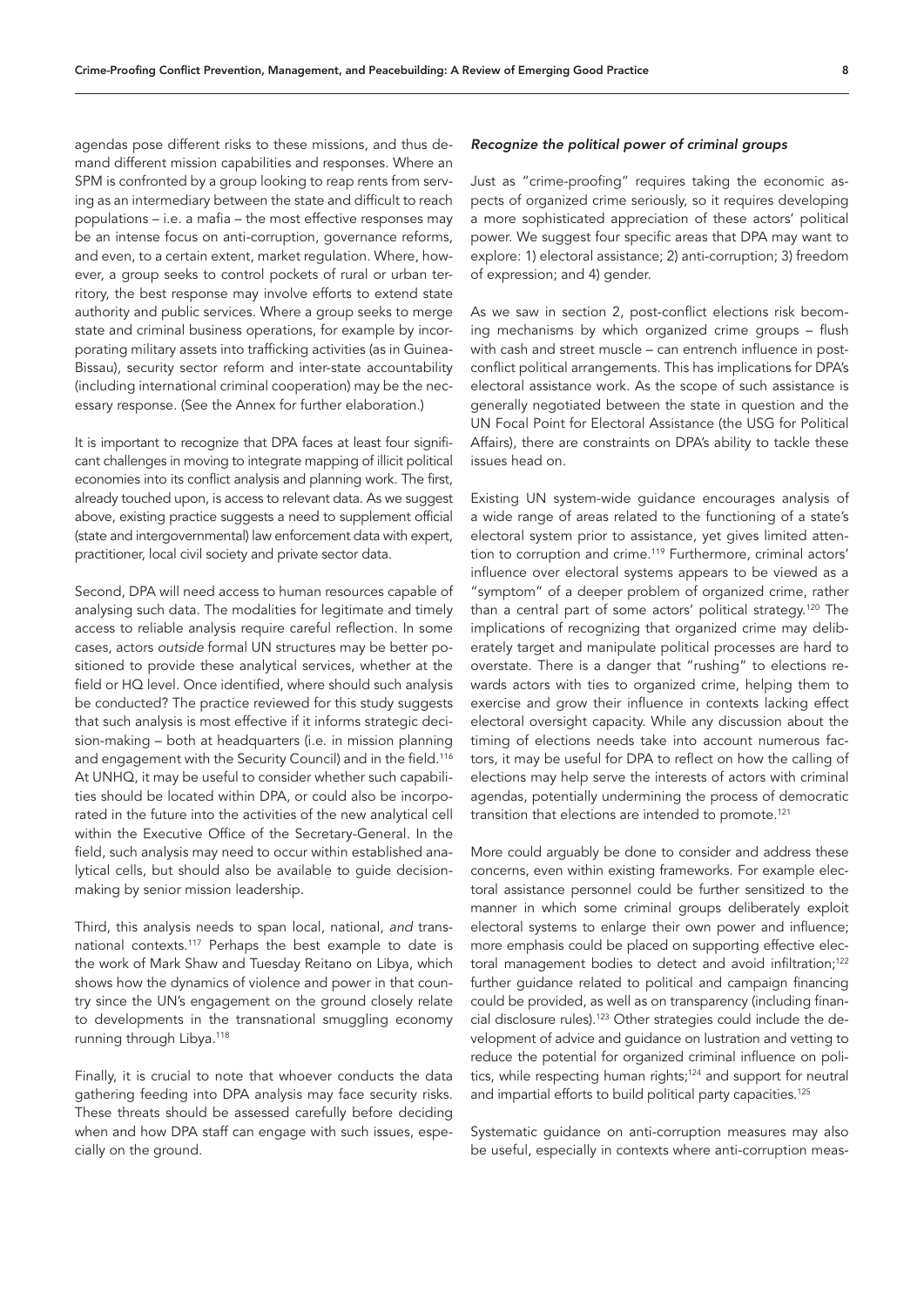ures are addressed in peace agreements or where DPA is advising host governments and/or the UN and other partners on such measures and therefore may have some influence. Anti-corruption efforts are also likely to play an important role in the implementation of Goal 16 of Agenda 2030. Anti-corruption monitoring can serve both as an effective preventive measure against the emergence of organized crime, and as a means to expose actual corruption, which, once uncovered, can then be targeted for investigation, prosecution, or broader social delegitimization.

Such efforts should not be limited to the capital. A raft of evidence suggests that organized crime emerges where decisions over public coercion and public spending take place. When such decisions are devolved to local governments, there is an increased risk of corruption, primarily because anti-corruption and capacity building efforts are often poorly resourced outside the capital – if they extend there at all.<sup>126</sup> One solution may be to combine centralized anti-corruption measures with randomized auditing and enforcement procedures at the local and provincial levels.<sup>127</sup> There may also be lessons to learn from more judicial approaches to anti-corruption, such as DPA's support to the International Commission against Impunity in Guatemala (CICIG).<sup>128</sup>

Guidance on support for freedom of expression, a free media and investigative journalism may also be useful. While this usually falls under the mandate of the Office of the High Commissioner for Human Rights, there is room for further cooperation between different UN entities, including DPA, on these issues. Indeed, the preceding analysis suggests robust protection of freedom of expression is essential to ensure social resistance to criminal power.129

The promotion of gender equality is mainstreamed throughout the work of the UN system, including DPA. Yet little attention has been given to the intersection of the anti-organized crime agenda and UN responses to Security Council Resolution 1325 and subsequent resolutions on women, peace, and security.<sup>130</sup> This goes beyond the question of women's participation in negotiations with criminal groups and extends to assessing the gendered impact of organized crime. The reality is that many criminal organizations promote norms that discriminate heavily against women. This is often expressed in the form of sexual violence and the use of marriage as an organizational alliance mechanism.131 Criminal groups also frequently reproduce and reinforce gender stereotyped roles and norms, treating women as passive bystanders and embodiments of constraining familial norms. Some efforts to counter organized crime have played on this by using women as messengers to influence the views of male criminals and promote more non-violent trajectories and processes, as better for the family.132 An interesting example is the use of the voices of mothers of FARC members by the Colombian government in its Christmas broadcast over the radio, attempting to weaken morale amongst the FARC and induce defections.<sup>133</sup>

In fact, women also play an active role in some criminal organizations. When it comes to developing programs that offer inducements to pull men and women out of organized crime, careful reflection is needed to understand the economic, social, and political incentives that both men and women gain by participating in violence and crime, and how to influence those incentives.134 Reinsertion, reintegration, and recovery programmes must accept the realities of criminal behaviour and organization in a given context, while ensuring that gender inequalities are addressed and women are given equitable economic and social opportunities. As such, DPA could consider commissioning further research on the impact of gendered identities in the dynamics of violence and crime. Guidance based on successful interventions from relevant organizations, including civil society entities, could also be developed to understand how and when gender-smart interventions can best be leveraged by DPA.

## *Do No Crime*

Finally, our review also points to the importance of mitigating the negative impacts of UN interventions, for example through unwitting or unintentional promotion of opportunities for organized crime. As foreshadowed in section 2, we describe this as a "Do No Crime" approach. Specifically for DPA, four areas stand out: 1) engagement and strategic communication; 2) procurement; 3) police reform and DDR; and 4) sanctions.

First, DPA may wish to identify the conditions in which mere engagement between peacemakers and actors with criminal agendas may play to the benefit of those actors. While peacemakers have long wrestled with the question of whether bringing rebel groups to the negotiating table legitimizes them in any way, the permissibility of UN peacemakers' engagement with such groups is now rarely contested. Engagement with "terrorist" groups is, however, more often contested – and engagement with ostensibly criminal groups may face similar skepticism in some quarters, especially when such groups are involved in gross human rights violations or international crimes. However, as the Global Initiative against Transnational Organized Crime argues, "it is rare that resolutions to entrenched criminal markets can be found without some form of negotiation with the dominant actors".135 Additional guidance on when and how engagement with serious criminals is permissible, going beyond the existing guidance on dealing with those charged with international crimes (war crimes, crimes against humanity, genocide), may be useful.

Closely related, UN actors, including DPA staff, may benefit from clearer strategic guidance on communication practices in contexts where criminal groups or those with criminal agen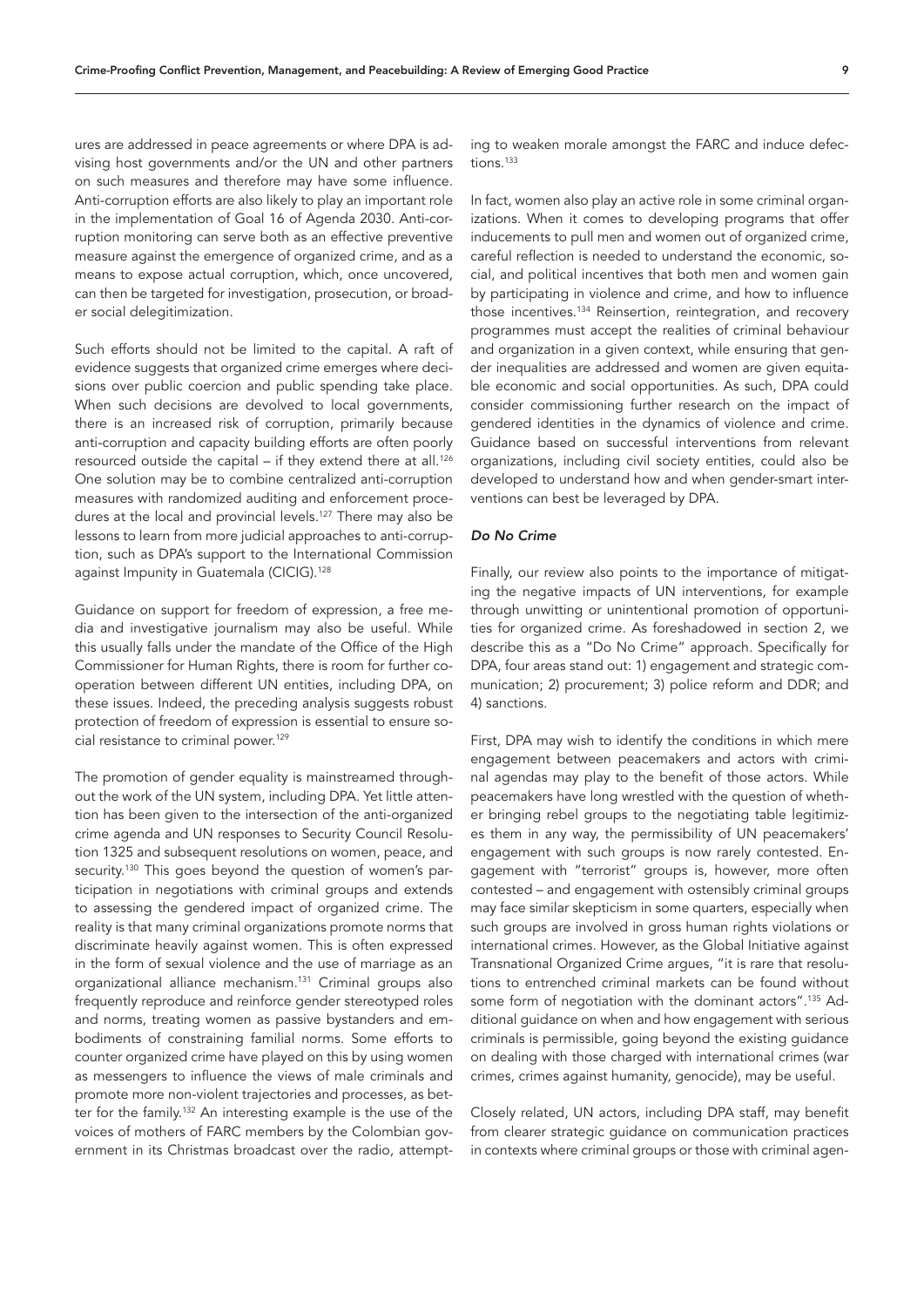das are party to peace negotiations. For example, it is important for DPA staff to clearly understand the UN's posture with respect to the question of "neutrality" and "impartiality" in disputes involving criminal groups or agendas.<sup>136</sup> Existing UN Guidance for Effective Mediation makes clear that UN mediators are required to be neutral in disputes, and to run a fair and impartial process. Does this constrain mediators' ability to exclude some actors from mediation based on their refusal to renounce criminal violence? Does it affect the incentives – such as livelihood, reintegration, or employment assistance – that can be offered to different parties to the negotiation? Absent such guidance, the UN's approach to engaging with conflict parties with criminal agendas risks being ineffective at best, or more likely incoherent and counter-productive at worst. As DPA is called upon to act in environments where these questions are posed, a new, more proactive approach to policy and practical guidance is required. Lessons from gang outreach, "focused deterrence," and violence disruption in North America, some of which draw on epidemiological models, suggest that strategic communication with such groups – if intended to influence their behaviour – may be most effectively delivered through agents who have legitimacy in the eyes of the target audience.137 Such models will need to be adapted to the kinds of contexts in which DPA works. This requires careful contextual and actor analysis in order to determine which actors are likely to make credible interlocutors in specific contexts, whether they are former militants and criminal leaders, local tribal leaders, religious authorities or civil society organizations. Such tailoring will also need to take into account DPA's limited access to public information and strategic communications capabilities.

This takes us to a deeper question of the extent to which criminal agendas are entrenched in political institutions. As we prepared this study, some DPA staff with whom we spoke cautioned that making too much of the criminal ties of some political actors (including non-state armed groups) in reporting to the Security Council risked delegitimizing UN engagement with those actors. Other staff felt that the risks of engagement would depend significantly on the type of criminal conduct with which any given individual or group was suspected of being involved, since some forms of organized crime are more frowned upon than others. Our view is that, as the Brahimi Report stressed, the Council should be told what it needs to know, not what it wants to hear.<sup>138</sup> If, as the High-level Independent Panel on Peace Operations stressed, politics is central to the outcomes of peace operations,139 then the Security Council should be made aware of the criminal sources of governmental and political power of actors involved in situations on its agenda.

Second, DPA could work more closely with relevant UN actors (including the Department of Management and the Department of Field Support) to review when and how UN procurement risks promoting criminal interests. There is evidence

that peace operations have a major impact on local labour, services, and housing markets, and that capturing the associated revenues – including revenues from illicit activity such as prostitution – can become an important source of financial and social power in these environments.<sup>140</sup> To avoid this, UN procurement practices may need to be "crime-proofed". This requires adopting a context-specific analytical lens that understands the political economy of illicit actors/markets and adapting UN procurement practices and policies to avoid fuelling criminal markets.

Third, DPA may wish to promote analysis of how organized crime impacts police reform and DDR, in close collaboration with DPKO and specifically its Office of Rule of Law and Security Institutions (OROLSI). Indeed there is evidence that, if not designed and monitored properly, such processes can provoke violent competition over the control and distribution of rents, and lead to the re-organization and fragmentation of armed groups into criminal structures.<sup>141</sup> As provisions relating to police reform and DDR are often at the core of peace negotiations, DPA has a strong role to play in ensuring that this risk is acknowledged early on in the negotiation process. In addition, while DPA does not have the exclusive responsibility for implementing such reforms, it has *de facto* engaged in monitoring demobilization processes in contexts such as Guatemala (MINUGUA), Nepal (UNMIN), Somalia (UNPOS), and is likely to be doing so in Colombia once a peace agreement is finalized. As such DPA might wish to reflect upon past experiences, perhaps through a lessons learned study.

There is evidence of organized criminal infiltration and manipulation of such processes.<sup>142</sup> In Mali, there are some signs that the attitudes of non-state armed groups to cantonment and DDR are linked to drug trafficking through northern Mali.<sup>143</sup> Housing new police recruits and ex-combatants in common barracks may also facilitate criminal recruitment.<sup>144</sup> Rushed efforts to build local law enforcement capacity can also unwittingly strengthen local criminal actors by either passing materiel or skills to them or by knocking out or weakening their rivals, thereby generating a violent chain reaction of criminal rivals seeking to exploit each other's vulnerability.<sup>145</sup> Ill-timed interventions may even drive actors willing to cooperate with the state back into the arms of opposing forces, as appears to have happened in Afghanistan.146 Conversely, however, recent DDR experiences – for example in Colombia – may reveal useful insights relating to how to merge traditional reintegration strategies with transitional justice approaches, for example through the use of suspended sentences to incentivize non-recidivism.<sup>147</sup>

Finally, it may be useful to reflect on whether or how DPA's sanctions work needs "crime-proofing". There are four clear possibilities for such reflection, which might be variously applied to DPA's experiences with sanctions monitoring in DRC, Guinea-Bissau, Haiti, Liberia, Mali, Somalia, and Syria, amongst others.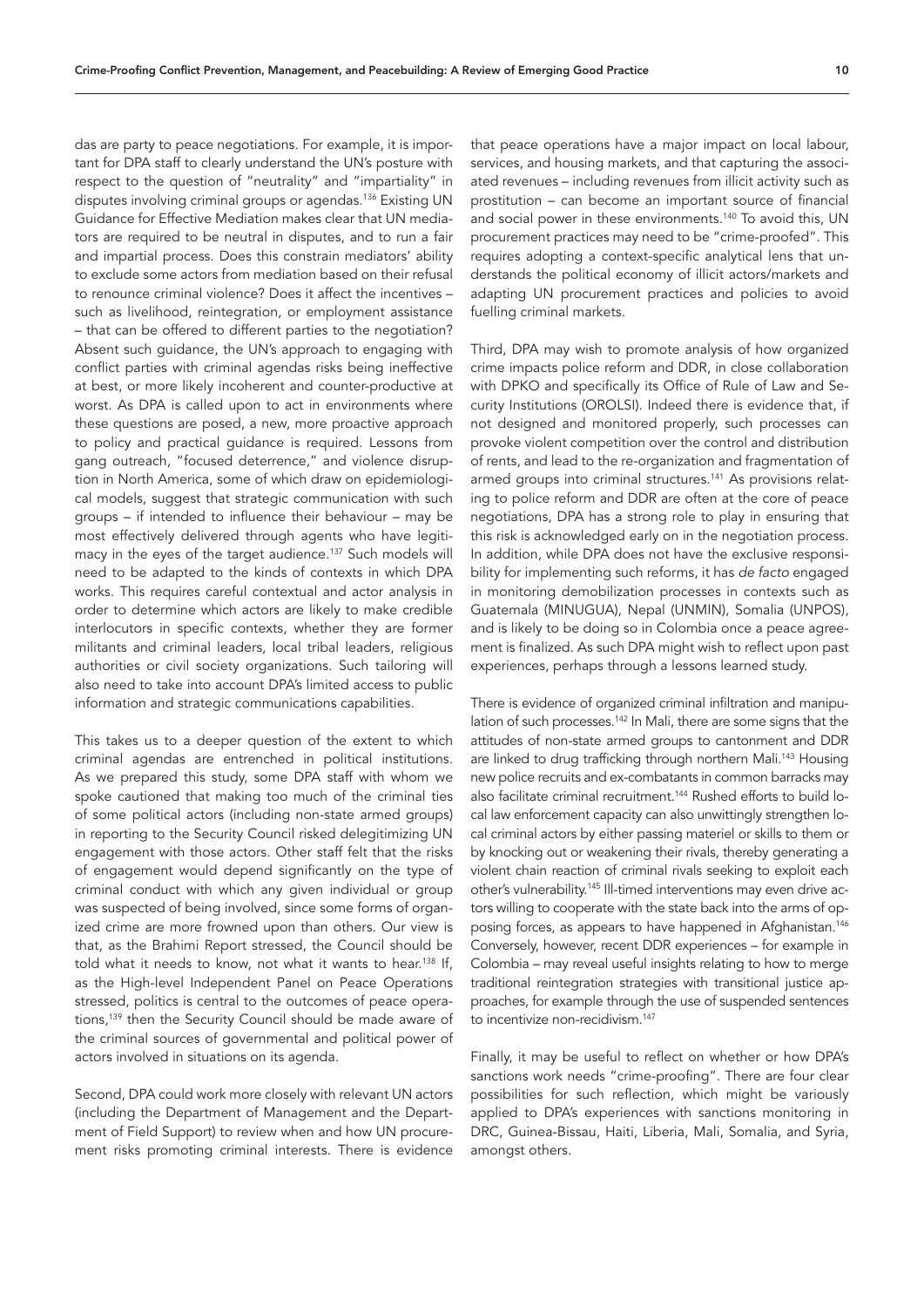First, when DPA is requested to conduct an analysis of a situation *prior* to the imposition of a sanctions regime, it may be useful for specific consideration to be given to how existing criminal networks may impact the effectiveness of sanctions, for example by enabling sanctions-busting and avoidance. Sanctions can have a number of unintended consequences, including possibly encouraging targets to draw closer to smugglers who have sanctions-avoidance expertise. Over time, this can criminalize the state.<sup>148</sup> Sensitivity to organized crime when considering and designing sanctions regimes will therefore help to strengthen their impact, and might even lead in time to the identification of leading indicators of sanctions (in)effectiveness.

Second, there may be scope for the use of UN sanctions instruments to induce criminal spoilers in peace processes to "go straight".<sup>149</sup> Well-targeted sanctions can raise the costs and risks of crime. Learning from experience about how sanctions influence and disrupt the behaviour of actors with criminal agendas will help strengthen both existing and future sanctions regimes.

Third, once a sanctions regime is in place, reporting on the impact of criminal networks on sanctions regime dynamics and performance could be useful. Here, panels and groups of experts provide a unique informational and analytical resource, not only for understanding sanctions dynamics, but also for helping other peacemaking actors understand what is going on in the illicit political economies they engage. Sanctions can sometimes create unintended displacement effects within illicit markets, pushing criminal actors into adjacent or alternative markets, leading to violence. This appears to be the pattern in DRC, for example, where efforts to cut armed groups' ability to export coltan and other minerals produced violent competition in the gold market. Greater analytical attention to criminal networks involved in sanctions avoidance might also help with identification of specific actors and enablers of multiple sanctions regimes.

Finally, once a sanctions regime has been lifted, it may be useful to review how it was impacted by, or itself impacted, organized crime. Such studies in the past have revealed a number of unexpected inter-relationships, such as the risk of the use of sanctions crowding out efforts to develop more comprehensive conflict resolution strategies, and the use of sanctions unwittingly delegitimizing targets as partners in political dialogue, and restricting scope for political engagement.<sup>150</sup>

## Conclusion

This paper has highlighted the impact of organized crime for conflict prevention, management, and peacebuilding activities. Through a review of good practice on conflict analysis, prevention, management, and peacebuilding from outside the UN system, this study identifies a variety of "crime-proofing" measures available to the UN, with a specific focus on those most relevant to DPA. While DPA cannot tackle all of these complex challenges on its own, the Department has a vital leadership role to play in conflict prevention, peacemaking, and peacebuilding within the UN and the global community. As such, this study suggests different ways in which DPA could strengthen its own work in this field: from mainstreaming organized crime into ongoing conflict analysis, to developing inducement and engagement strategies for criminal groups, crime-proofing its electoral assistance, and limiting the potential criminalizing impact of UN political missions and sanctions in conflict and post-conflict settings.

While our review of the literature and practice has uncovered increasing understanding, outside the UN system of "crimeproofing" measures, several important knowledge gaps remain. These include: how to develop inducement strategies that are effective in dissuading criminal actors from spoiling peace processes; how to prevent criminal agendas infiltrating and corrupting major institutional reform processes (including police reform, security sector reform, and demobilization programs); and how to identify and prevent the unintended impact of sanctions and procurement on criminal markets. Finally, as this study focuses on practices and knowledge outside the UN, it is important to reflect on the opportunity for learning available to DPA from conducting a review of its own past (and current) practice. Such an effort would enable DPA to further refine its policy guidance to deal with the increasingly important threat posed by criminal actors to peace and sustainable development.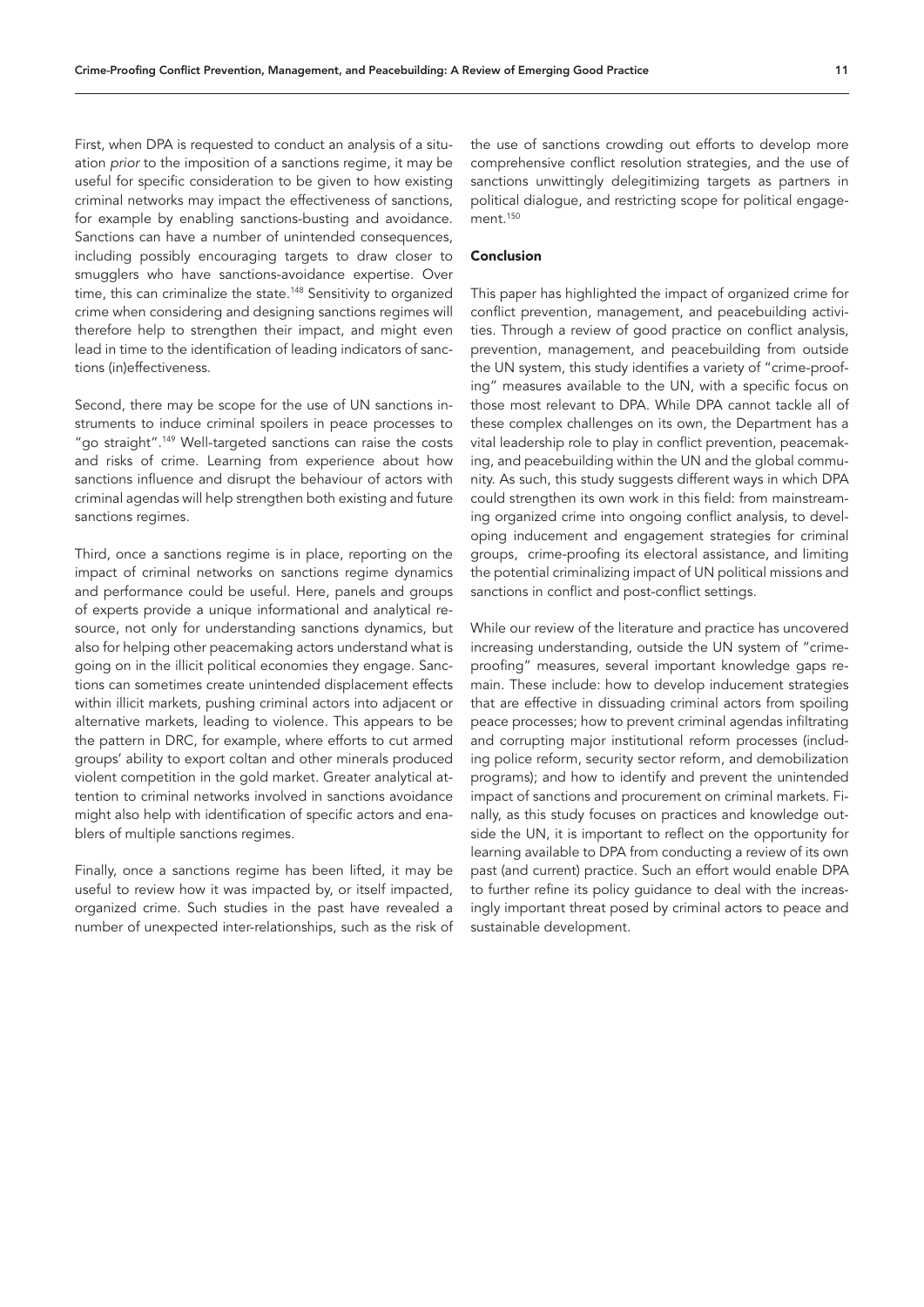# Annex 1

# *Three Criminal Accommodation Strategies*

Taken from James Cockayne, *Hidden Power: The Strategic Logic of Organized Crime* (London/New York: Hurst, 2016).

|                                                           | <b>Intermediation</b>                                                                                                                                                                   | <b>Autonomy</b>                                                                                                                                                                                    | <b>Merger</b>                                                                                                                                                                    |
|-----------------------------------------------------------|-----------------------------------------------------------------------------------------------------------------------------------------------------------------------------------------|----------------------------------------------------------------------------------------------------------------------------------------------------------------------------------------------------|----------------------------------------------------------------------------------------------------------------------------------------------------------------------------------|
| <b>Manifestation</b>                                      | Mafias                                                                                                                                                                                  | Warlords and<br>gang rule                                                                                                                                                                          | Joint Ventures                                                                                                                                                                   |
| <b>Segmentation of</b><br>the "market for<br>qovernment"  | Jurisdictional sharing                                                                                                                                                                  | Territorial segmentation                                                                                                                                                                           | Vertical integration of gov-<br>ernance                                                                                                                                          |
| Criminal rents available<br>exceed internal costs<br>plus | Cost of corrupting govern-<br>mental capabilities                                                                                                                                       | Cost of excluding state and<br>developing alternative gov-<br>ernmental capabilities                                                                                                               | Cost of integration of capa-<br>bilities                                                                                                                                         |
| <b>Conditions for</b><br>emergence                        | Rapid structural or normative<br>change creates unmet de-<br>mand for government<br>Low costs of corruption                                                                             | State enforcement capabili-<br>ties ineffective<br>Low cost of organizing al-<br>ternative governmental ca-<br>pabilities (e.g. fragmenting<br>military structures; or local<br>protection groups) | Elite political or military<br>group controls state assets<br>with weak public oversight<br>Poor rent extraction oppor-<br>tunities in local licit economy                       |
| Geography                                                 | Mafias locate at sites of<br>formal legislative, spending<br>and policing power                                                                                                         | Communities where state<br>capabilities are consistently<br>weak - for warlords, periph-<br>eries; for gangs, slums                                                                                | State-run security and eco-<br>nomic operations - e.g.<br>military airports and installa-<br>tions, development banks,<br>financial regulators                                   |
| Governmentality                                           | Protection of traditional<br>community values within<br>formal political system                                                                                                         | Protection of local identity<br>and interests without seces-<br>sion                                                                                                                               | Court politics                                                                                                                                                                   |
| <b>Effective state</b><br>responses                       | Remove unmet demand for<br>government through market<br>reforms (e.g. ending prohi-<br>bition)<br>Raise costs of corruption,<br>inc. through higher-level<br>enforcement (e.g. federal) | Physical extension of state<br>authority and public services<br>Localization of governance,<br>subject to centralized cor-<br>ruption monitoring                                                   | Promotion of democratic<br>control of state institutions<br>(armed forces, development<br>banks, financial regulators,<br>campaign finance reform)<br>Inter-state accountability |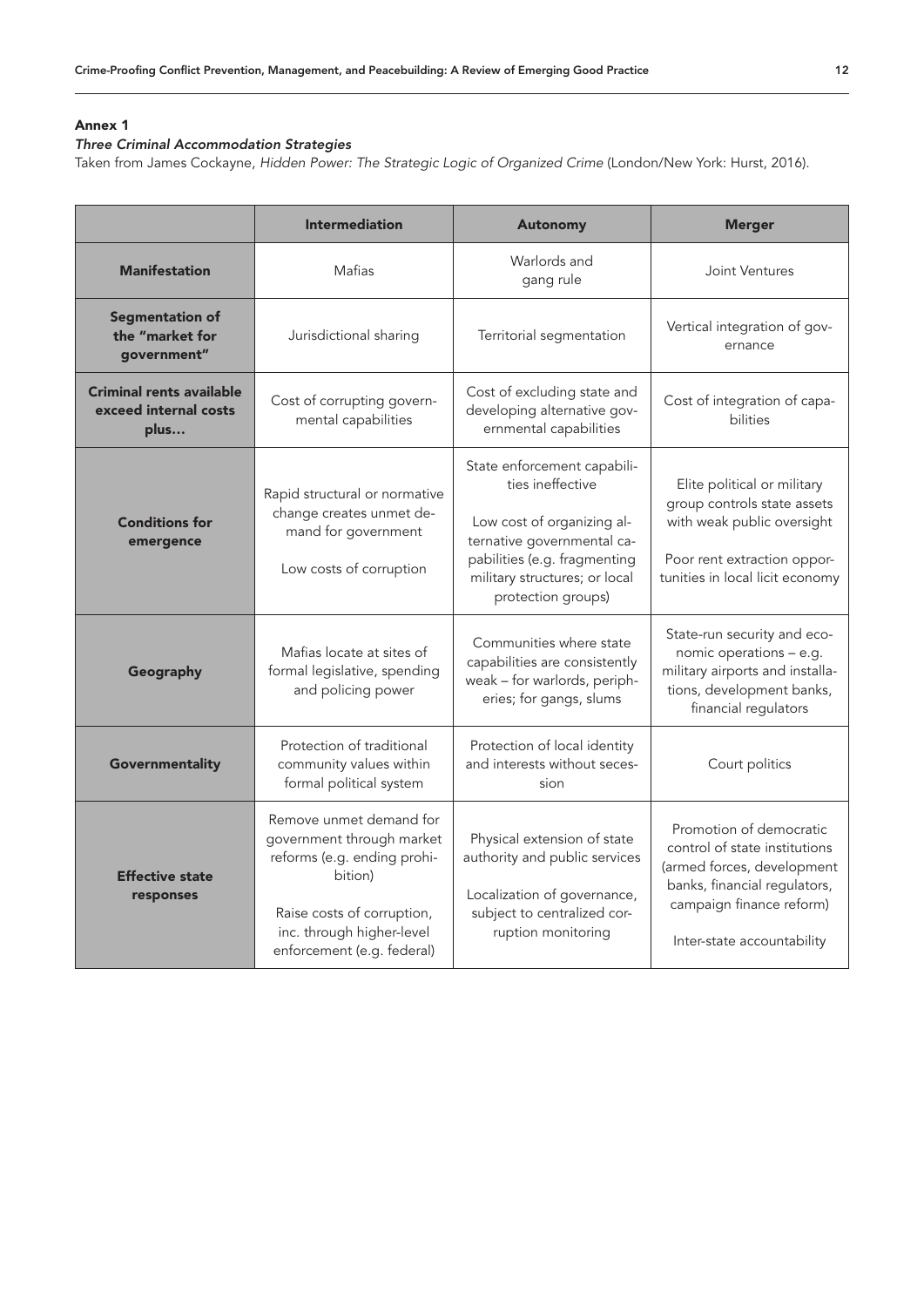# Annex 2

# *Three Criminal Confrontation Strategies*

Taken from James Cockayne, *Hidden Power: The Strategic Logic of Organized Crime* (London/New York: Hurst, 2016).

|                                         | <b>Strategic Alliance</b>                            | <b>Terrorism</b>                                                  | <b>Blue Ocean</b>                                      |
|-----------------------------------------|------------------------------------------------------|-------------------------------------------------------------------|--------------------------------------------------------|
| Role of third party                     | Common adversary of both<br>state and criminal group | Public – source of pressure<br>on the state                       | Potential new state host                               |
| <b>Underlying strategic</b><br>approach | Balance of power                                     | Indirect strategy                                                 | Structural transformation                              |
| <b>Criminal vulnerability</b>           | Defection and betrayal                               | Alienation and popular re-<br>sistance                            | Lack of local knowledge                                |
| <b>Effective state</b><br>responses     | Defection/wedge strategies                           | Strategic communication to<br>delegitimize criminal vio-<br>lence | Inter-state responsibility and<br>elite accountability |

# Endnotes

- 1 The authors wish to thank Menaal Munshey and Franziska Seethaler for their research assistance.
- 2 See generally Sebastian von Einsiedel, et al., *Major Recent Trends in Violent Conflict*, Occasional Paper, United Nations University Centre for Policy Research, December 2014 available at:<http://i.unu.edu/media/cpr.unu.edu/post/468/MajorRecentTrendsinViolentConflict-Dec2014.pdf>
- 3 James Cockayne, 'Strengthening mediation to deal with criminal agendas', *Oslo Forum Papers*, No. 002, Centre for Humanitarian Dialogue, Geneva, November 2013.
- 4 See also, generally, James Cockayne, 'Confronting Organized Crime and Piracy', in Sebastian von Einsiedel, David M. Malone and Bruno Stagno Ugarte, eds., *The UN Security Council in the 21st Century* (Boulder CO: Lynne Rienner, 2015), pp. 299-322.
- 5 See SDG 16.4 in particular. And see GITOC, *Organized Crime: A Cross-Cutting Threat to Sustainable Development*, Geneva, 2015.
- 6 See especially Walter Kemp, Mark Shaw, and Arthur Boutellis, *The Elephant in the Room: How Can Peace Operations Deal with Organized Crime?*, International Peace Institute, June 2013, who identified 13 of 28 UN peace operations in mid-2013 as having organized-crime related mandates; Global Initiative Against Transnational Organized Crime, *Reinforcing Multilateral Approaches to Transnational Organized Crime by Strengthening Local Ownership and Accountability: Input to the High Level Independent Panel on Peace Operations*, Geneva, February 2015.
- 7 S/RES/2195 (2014), 19 December 2014.
- 8 For an overview see Cockayne, 'Confronting', op. cit.
- 9 See e.g. S/PRST/2010/4 (24 February 2010).
- 10 See e.g. James Cockayne and Camino Kavanagh, 'Flying Blind? Political Mission Responses to Transnational Threats', in *Annual Review of Political Missions* (New York: Center on International Cooperation, 2011).
- 11 Anna Ahmed et al., 'The Crime-Conflict Nexus: Integrating Organized Crime into Conflict Analysis' (New York: Columbia University, 2014).
- 12 Decisions of the Secretary-General, 12 February 2013 Meeting of the Policy Committee, points i(a) and i.(b) respectively (updating 2 March 2011 Decisions).
- 13 This section draws on the literature reviews in John de Boer and Louise Bosetti, 'The Crime-Conflict "Nexus": State of the Evidence', United Nations University Centre for Policy Research, Occasional Paper No. 5, Tokyo, July 2015, available at [http://i.unu.edu/media/cpr.unu.edu/at](http://i.unu.edu/media/cpr.unu.edu/attachment/1665/OC_05-The-Crime-Conflict-Nexus.pdf)[tachment/1665/OC\\_05-The-Crime-Conflict-Nexus.pdf](http://i.unu.edu/media/cpr.unu.edu/attachment/1665/OC_05-The-Crime-Conflict-Nexus.pdf); and James Cockayne, *Hidden Power: The Strategic Logic of Organized Crime* (London: Hurst, 2016).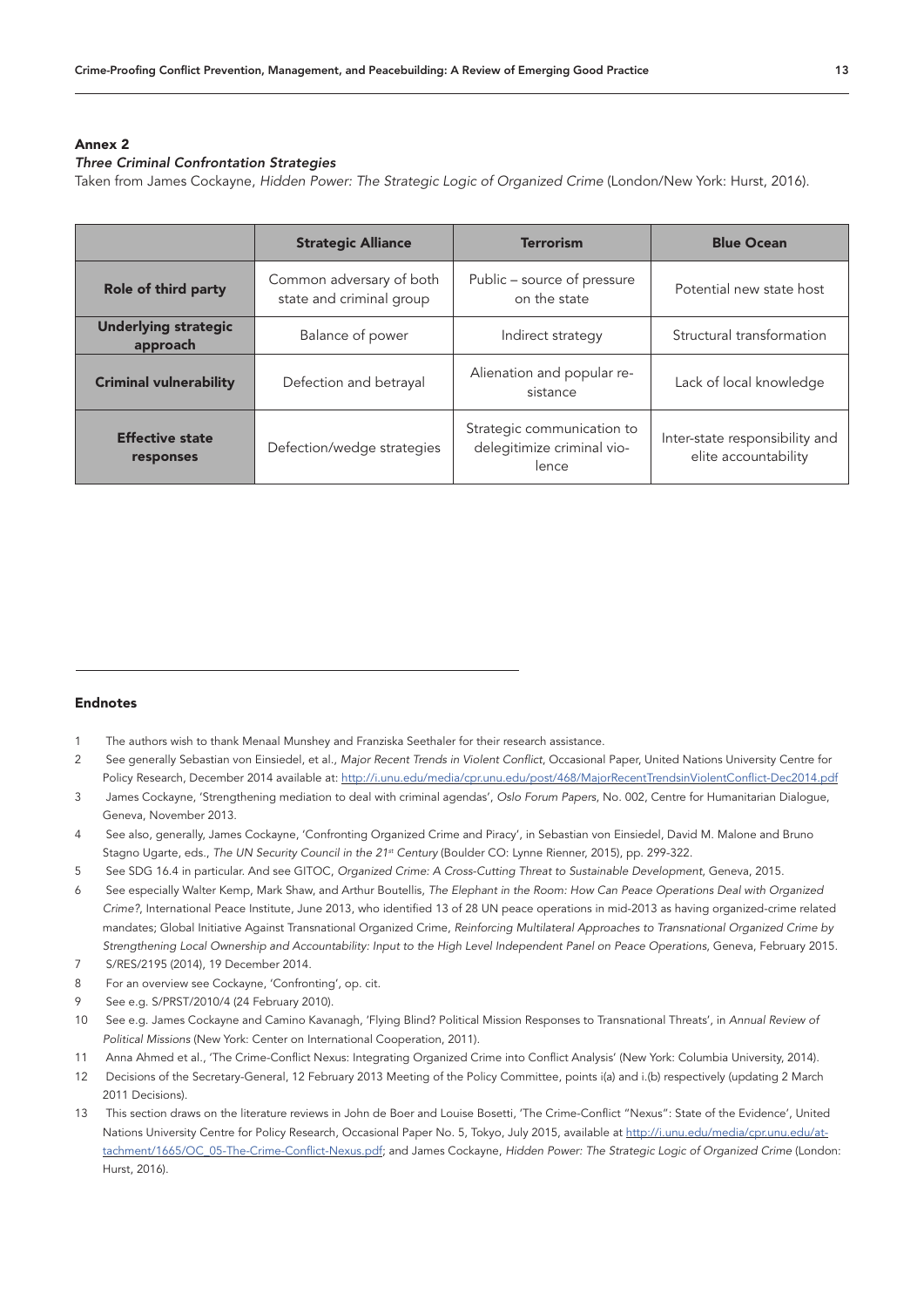- 14 See especially Cockayne, *Hidden Power*; Klaus Von Lampe, *Organised Crime: Analyzing Illegal Activities, Criminal Structures and Extra-Legal Governance* (Thousand Oaks, CA: Sage, 2016); David Kilcullen's 'theory of competitive control' in *Out of the Mountains: The Coming Age of the Urban Guerrilla* (Oxford: OUP, 2003), pp. 116-168; Enrique Desmond Arias, 'The Dynamics of Criminal Governance: Networks and Social Order in Rio de Janeiro,' *Journal of Latin American Studies* 38, no. 2 (May 1, 2006), pp. 293–325; Enrique Desmond Arias, 'Violence, Citizenship, and Religious Faith in a Rio de Janeiro Favela', *Lat. Am. Research Rev.*, vol. 49 (2014), pp. 149-167; and see Enrique Desmond Arias, *Criminal Politics: Illicit Activities and Governance in Latin American and the Caribbean*, forthcoming; Tuesday Reitano and Mark Shaw, *Fixing a fractured state? Breaking the cucles of crime, conflict and corruption in Mali and Sahel*, Global Initiative on Transnational Organized Crime, Geneva, April 2015; Paula Miraglia, Rolando Ochoa and Ivan Briscoe, *Transnational organised crime and fragile states*, OECD Development Cooperation Working Paper No. 5, Paris, October 2012; and see the series on Non-Conventional Armed Violence Briscoe curated for the Norwegian Peacebuilding Resource Centre, available at http://www.peacebuilding.no/Themes/Global-trends/Publications/Report-series-Non-conventionalarmed-violence; and Camino Kavanagh, ed., *Getting Smart and Scaling Up: Responding to the Impact of Organized Crime on Governance in Developing Countries* (New York: NYU Center on International Cooperation, 2013).
- 15 See Wolfram Lacher, 'Organized Crime and Conflict in the Sahel-Sahara Region,' Carnegie Papers, Carnegie Endowment for International Peace, September 2012; Global Initiative Against Transnational Organized Crime, "Illicit Trafficking and Instability in Mali: Past, Present and Future," January 2014; Reitano and Shaw, *Fixing a fractured state*; Mark Shaw and Fiona Mangan, *Illicit Trafficking and Libya's Transition*, Peaceworks No. 96, USIP, Washington D.C., 2014.
- 16 Vesna Bojicic-Dzelilovic, Denisa Kostovicova, Mariana Escobar and Jelena Bjelica, 'Organised crime and international aid subversion: evidence from Colombia and Afghanistan', *Third World Quarterly*, vol. 36, no. 10 (2015), pp. 1887-1905.
- 17 Tuesday Reitano and Mark Shaw, *Fixing a fractured state? Breaking the cucles of crime, conflict and corruption in Mali and Sahel*, Global Initiative on Transnational Organized Crime, Geneva, April 2015. This approach builds on Diego Gambetta, *The Sicilian Mafia: The Business of Private Protection* (Cambridge, MA: Harvard University Press, 1993). And see Federico Varese, *The Russian Mafia: Private Protection in a New Market Economy* (Oxford: Oxford University Press, 2001); and Stergios Skaperdas, 'The political economy of organized crime: providing protection when the state does not', *Economics of Governance*, vol. 2 (2001).
- 18 Cockayne, *Hidden Power*; Vanda Felbab-Brown, 'Conceptualizing Crime as Competition in State-Making and Designing an Effective Response', *Security and Defense Studies Review*, Vol. 10, (Spring-Summer 2010), pp. 155-158, and Vanda Felbab-Brown, *Shooting Up: Counterinsurgency and the War on Drugs* (Washington DC: Brookings Institution Press, 2009).
- 19 Eric Scheye, 'Organised Crime in Stabilisation Contexts', UK Stabilisation Unit, London, 2015, pp. 3-7; and see UK Stabilisation Unit, *Countering Organised Crime in Fragile and Conflict Affected States*, London, 2015.
- 20 See Peter Andreas, *Blue Helmets and Black Markets. The Business of Survival in the Siege of Sarajevo* (Ithaca, NY: Cornell University Press, 2008); Phil Williams, 'Insurgencies and Organized Crime', in Phil Williams and Vanda Felbab-Brown, *Drug Trafficking, Violence, and Instability*  (Carlisle, PA: Strategic Studies Institute, 2012), pp. 27–72.
- 21 Emile Simpson, *War from the Ground Up* (London: Oxford University Press, 2012). On the use of force as a factor within settlements, rather than a factor used to set the conditions for such settlements, see also Alex de Waal, 'Mission without end? Peacekeeping in the African political marketplace', *International Affairs*, vol. 85, no. 1 (2009), pp. 99-113.
- 22 Cockayne, *Hidden Power*, forthcoming.
- 23 See Von Einsiedel et al., *Major Recent Trends*, op. cit.; Michael Ross, 'How do natural resources influence civil war? Evidence from thirteen cases', *International Organization*, vol. 58 (2004), pp. 35-67; Richard Snyder, 'Does Lootable Wealth Breed Disorder? A Political Economy of Extraction Framework', Working Paper No. 312, Kellogg Institute for International Studies, University of Notre Dame, South Bend, IN, 2004; and Richard Snyder and Angelica Duran-Martinez, 'Does illegality breed violence? Drug trafficking and state-sponsored protection rackets', *Crime Law & Social Change,* vol. 52 (2009), pp. 253-273.
- 24 See Williams, 'Insurgencies and Organized Crime', pp. 44-46, 58-60; Samuel P. Huntington, 'Civil violence and the process of development', *The Adelphi Papers,* vol. 11, issue 83 (1972), p. 15; Cockayne, *Hidden Power*.
- 25 See Francois-Bernard Huyghe, 'The impurity of war,' *International Review of the Red Cross*, No. 873, March 31, 2009, available at [https://](https://www.icrc.org/eng/assets/files/other/irrc-873-huyghe.pdf) [www.icrc.org/eng/assets/files/other/irrc-873-huyghe.pdf;](https://www.icrc.org/eng/assets/files/other/irrc-873-huyghe.pdf) and see Kristin M. Bakke, Kathleen Gallagher Cunningham and Lee J. M. Seymour. 'A Plague of Initials: Fragmentation, Cohesion, and Infighting in Civil Wars', *Perspectives on Politics*, vol. 10, no. 02 (June 2012), pp. 265–83.
- 26 See Cockayne, *Hidden Power*; de Boer and Bosetti, 'The Crime-Conflict "Nexus"'; and see Svante E. Cornell, 'Narcotics and Armed Conflict: Interaction and Implications', *Studies in Conflict & Terrorism*, vol. 30 (2007), pp. 207-227.
- 27 Scheye, pp. 4-5, 7-8 and Annex II.
- 28 See Edgardo Buscaglia and Jan van Dijk, 'Controlling Organized Crime and Corruption in the Public Sector', *Forum on Crime and Society*, vol. 3, nos 1 and 2 (UNODC, 2003), p. 3-34.
- 29 Mark Shaw and Walter Kemp, *Spotting the Spoilers: A Guide to Analyzing Organized Crime in Fragile States* (New York: International Peace Institute, 2012).
- 30 Stephen J. Stedman, 'Spoiler problems in peace processes', *International Security*, vol. 22, no. 2 (Fall 1997), pp. 5-53. Compare Cockayne, *Strengthening mediation*. The issue is also discussed at more length in Cockayne, *Hidden Power,* forthcoming.
- 31 Patrick Gavigan, 'Organized Crime, Illicit Power Structures and Guatemala's Threatened Peace Process,' *International Peacekeeping*, Vol.16, No.1, February 2009, pp. 62–76.
- 32 Cataline Uribe Burcher, 'Organized crime, Colombia's peace spoiler?', *OpenSecurity*, 27 August 2014, at [https://www.opendemocracy.net/](https://www.opendemocracy.net/opensecurity/catalina-uribe-burcher/organized-crime-colombia)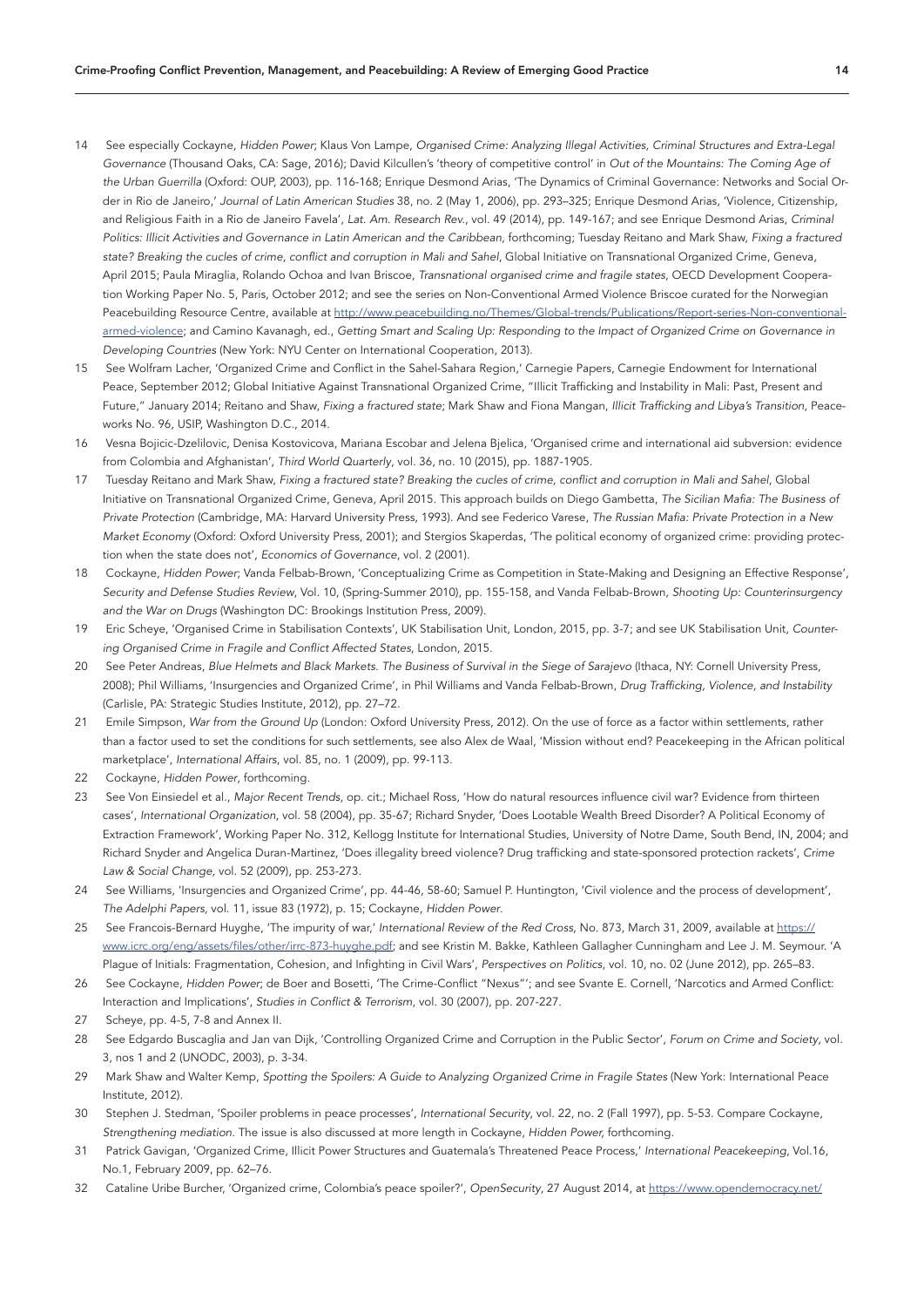### [opensecurity/catalina-uribe-burcher/organized-crime-colombia's-peace-spoiler](https://www.opendemocracy.net/opensecurity/catalina-uribe-burcher/organized-crime-colombia).

- 33 See Kemp, Shaw and Boutellis, *The Elephant*.
- 34 Reitano and Shaw, *Fixing a fractured state*; GITOC, *Libya: A Growing Hub for Criminal Economies and Terrorist Financing in the Trans-Sahara*, Geneva, 2015; and Shaw and Mangan, op. cit.
- 35 Cockayne, *Strengthening mediation*, op cit.
- 36 Cockayne, *Hidden Power*, forthcoming.
- 37 Peter Andreas, 'Symbiosis Between Peace Operations and Illicit Business in Bosnia', *International Peacekeeping*, vol. 16, No. 1 (February 2009).
- 38 Cockayne, *Strengthening mediation*; Jake Sherman, 'Burma: Lessons from the Ceasfires', in Karen Ballentine and Jake Sherman (eds.), *The Political Economy of Armed Conflict,* op cit. pp. 225-255.
- 39 De Waal, pp. 103, 106-108; Stedman.
- 40 Benjamin Lessing, 'Logics of Violence in Criminal War', *Journal of Conflict Resolution*, vol. 59, no. 8 (December 2015), pp. 1486-1516.
- 41 On El Salvador see Steven Dudley, 'El Salvador's Gang Truce: Positives and Negatives', *InSight Crime*, 11 June 2013; David Gagne, 'El Salvador Gangs Outline Political Motives of Violence', *InSight Crime*, 2 March 2015. And see generally Mabel González-Bustelo, 'Mediation with Nonconventional Armed Groups? Experiences from Latin America', Global South Unit for Mediation, BRICS Policy Centre, BPC Policy Brief, v. 6, n. 1, December 2015.
- 42 See UNODC, *Global Study on Homicide*, Vienna, 2014, at [http://www.unodc.org/documents/gsh/pdfs/2014\\_GLOBAL\\_HOMICIDE\\_BOOK\\_](http://www.unodc.org/documents/gsh/pdfs/2014_GLOBAL_HOMICIDE_BOOK_web.pdf) [web.pdf](http://www.unodc.org/documents/gsh/pdfs/2014_GLOBAL_HOMICIDE_BOOK_web.pdf)
- 43 See especially González-Bustelo, op. cit; Cockayne, *Strengthening mediation*, op. cit.; and Teresa Whitfield, *Mediating criminal violence: Lessons from the gang truce in El Salvador*, Centre for Humanitarian Dialogue, Geneva, 2013.
- 44 See Geoffrey Ramsey, 'Making Rio's Pacification Work: The Limits of "UPP Social"', *InSight Crime*, 22 August 2014; Robert Muggah and Albert Souza Mulli, 'Rio tries counterinsurgency', *Current History*, vol. 111, no. 742 (2012), pp. 62-66.
- 45 Robert Muggah, 'Closing the Gap Between Peace Operations and Post-Conflict Insecurity: Towards a Violence Reduction Agenda', *International Peacekeeping*, vol. 16, no. 1 (2009), pp. 136-150; James Cockayne, 'The Futility of Force? Strategic Lessons for Dealing with Unconventional Armed Groups from the UN's War on Haiti's Gangs', *Journal of Strategic Studies*, vol. 37, iss. 5 (2014) , pp. 736-769.
- 46 See Christine Cheng, 'Private and Public Interests: Informal Actors, Informal Influence, and Economic Order After War,' in Mats Berdal and Dominik Zaum, *The Political Economy of Post Conflict Statebuilding*, London: Routledge, 2012. Also see Mats Berdal, 'Building Peace after War,' *The Adelphi Series,* International Institute for Strategic Studies, London, October 2009; and see Judith Vorrath, *From War to Illicit Economies: Organized Crime and State-building in Liberia and Sierra Leone*, SWP Research Paper, 13 November 2014; Tilman Bruck, Wim Naude and Philip Vermimp, 'Business under fire: Entrepreneurship and violent conflict in developing countries,' *Journal of Conflict Resolution*, Vol. 57, no. 3 (2013) (Special Issue); Sameeksha Desai, Zontan J. Acs and Utz Weitzel, 'A model of destructive entrepreneurship: insight for conflict and postconflict recovery,' *Journal of Conflict Resolution*, Vol. 57, No. 1 (2013), pp. 20-40; and Paul Collier and Marguerite Duponchel, 'The economic legacy of civil war: firm-level evidence from Sierra Leone,' *Journal of Conflict Resolution*, Vol. 57, No. 1 (2013), pp. 65-88.
- 47 Joel S. Hellman, 'Winners Take All: The Politics of Partial Reform in Postcommunist Transitions', *World Politics*, vol. 50, no. 2 (1998), pp. 203- 234; Cheng, 'Private and public interests'.
- 48 See Bojicic-Dzelilovic et al.; and see Miraglia et al. For other such dilemmas see Anna K. Jarstad and Timothy D. Sisk, eds., *From War to Democracy: Dilemmas of Peacebuilding*, Cambridge, Cambridge University Press, 2008.
- 49 See Cockayne, *Hidden Power*.
- 50 Cheng, 'Private and Public Interests'. See also UK Stabilisation Unit, *Countering Organised Crime in Fragile and Conflict Affected States*, London, 2015, pp. 1-2. And see Ann Laudati, 'Beyond minerals: broadening "economies of violence" in eastern Democratic Republic of Congo,' *Review of African Political Economy*, Vol. 40, no. 135 (March 2013), pp. 32-50.
- 51 Joschka J. Proksik, 'Organized Crime and the Dilemmas of Democratic Peace-Building in Kosovo," *International Peacekeeping*, Vol.20, No.3 (June 2013), pp.280–298
- 52 Gavigan, 'Organized Crime', op. cit.
- 53 Jonathan Goodhand and David Mansfield, 'Drugs and (Dis)Order: A Study of the opium trade, political settlements and state-making in Afghanistan', Working Paper no. 83, Crisis States Working Paper Series No.2 (London: Crisis States Research Centre, 2010), p. 26.
- 54 Zaw Oo and Win Min, 'Assessing Burma's Ceasefire Accords', *Policy Studies* No. 39 (Southeast Asia) (Washington D.C.: East-West Center, 2007), pp. 27-29.
- 55 Scheye, pp. 10-11.
- 56 Astri Suhrke, 'Statebuilding in Afghanistan: a contradictory engagement,' *Central Asian Survey*, Vol. 32, No. 3 (2013), pp. 271–286
- 57 See Anthony Cordesman, *The Afghan War in 2013 Volume II: Afghan Economics and Outside Aid*, Lanham, Rowman and Littlefield, May 2013 available at: [http://csis.org/files/publication/130327\\_afghan\\_war\\_in\\_2013\\_vol\\_II.pdf](http://csis.org/files/publication/130327_afghan_war_in_2013_vol_II.pdf)
- 58 Bojicic-Dzelilovic et al; Anthony Cordesman, *The Afghan War in 2013 Volume II: Afghan Economics and Outside Aid*, Lanham, Rowman and Littlefield, May 2013 available at: [http://csis.org/files/publication/130327\\_afghan\\_war\\_in\\_2013\\_vol\\_II.pdf](http://csis.org/files/publication/130327_afghan_war_in_2013_vol_II.pdf). For data on ODA as a percentage of GDP see OECD data here: [https://public.tableau.com/views/AidAtAGlance\\_Recipients/Recipients?:embed=n&:showTabs=y&:displ](https://public.tableau.com/views/AidAtAGlance_Recipients/Recipients?:embed=n&:showTabs=y&:display_count=no?&:showVizHome=no#1) [ay\\_count=no?&:showVizHome=no#1](https://public.tableau.com/views/AidAtAGlance_Recipients/Recipients?:embed=n&:showTabs=y&:display_count=no?&:showVizHome=no#1). Between 2002 and 2013, Afghanistan received \$46 billion dollars in Official Development Assistance. See <http://www.globalhumanitarianassistance.org/countryprofile/afghanistan>
- 59 See Peter Andreas' account of the role organized crime in the former Yugoslavia where he documents how organized crime fulfills important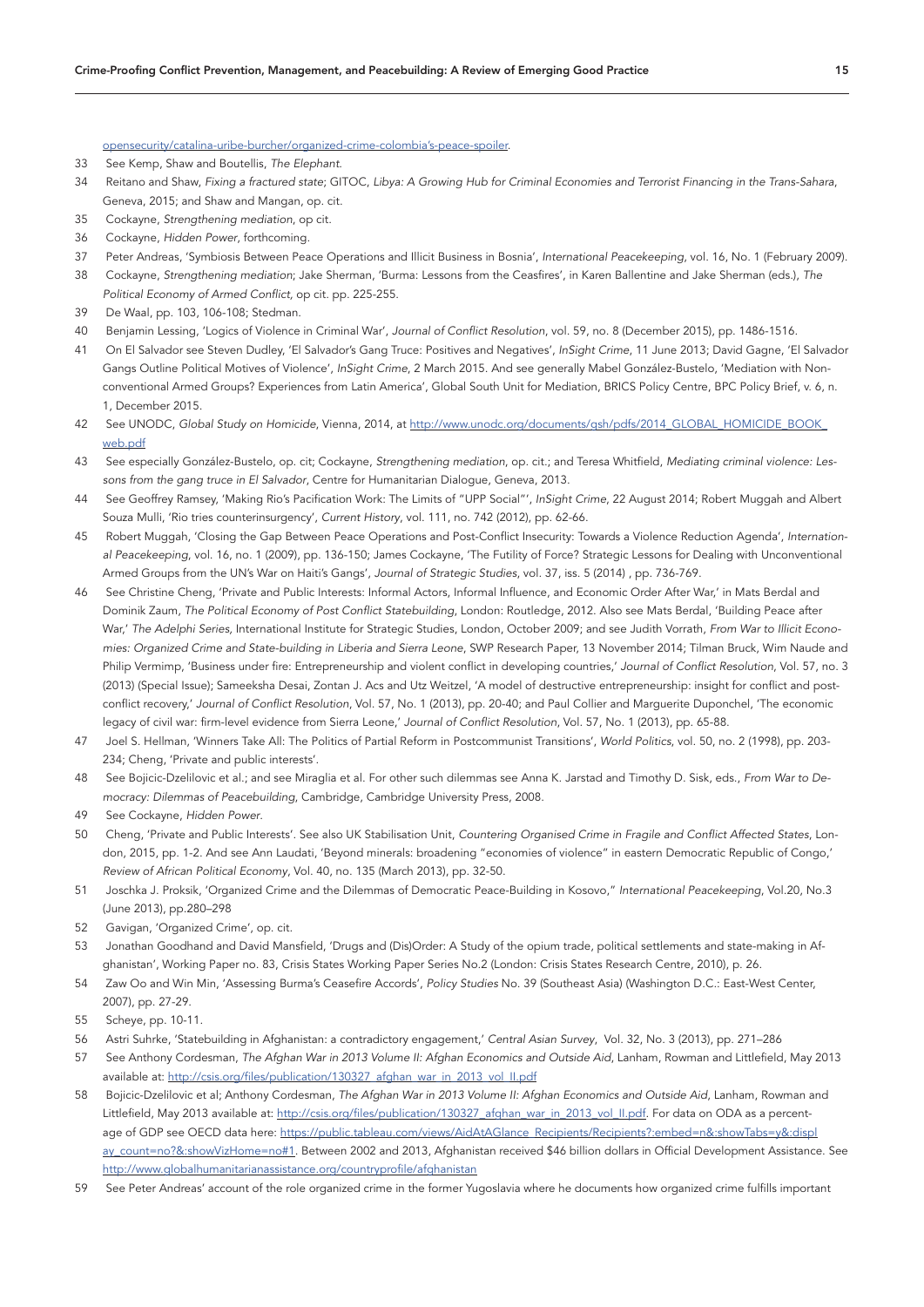functions in the context of post-conflict reconstruction. Peter Andreas, *Blue Helmets and Black Markets: The Business of Survival in the Siege of Sarajevo,* Cornell, NY: Cornell University Press, 2008.

- 60 See Hellmann, op. cit.; Vladimir Volkov, *Violent entrepreneurs: The use of force in the making of Russian capitalism*, Ithaca, NY: Cornell University Press, 2002; and see Stacy Closson, 'Networks of Profit in Georgia's Autonomous Regions: Challenges to Statebuilding,' *Journal of Intervention and Statebuilding*, Vol. 4, No. 2 (June 2010). Also see and Louise Shelley, Erik Scott, and Anthony Latta (eds.), *Organized crime and corruption in Georgia*, Abingdon: Routledge, 2007.
- 61 Scheye, p. 14.
- 62 See Fischer et al.; Antonio Giustozzi and Dominique Orsini, 'Centre-periphery relations in Afghanistan: Badakshan between patrimonialism and institution-building', *Central Asian Survey*, vol. 28, no. 1, March 2009, p. 15; and Cheng, op. cit.
- 63 Ioan Grillo, 'Why Cartels Are Killing Mexico's Mayors', *New York Times*, 15 January 2016; Cockayne, *Hidden Power*.
- 64 See especially Jean-François Bayart, Stephen Ellis and Beatrice Hibou, *The Criminalization of the State in Africa* (Bloomington: Indiana University Press, 1999); and William Reno, *Warlord Politics and African States* (Boulder CO/London: Lynne Rienner, 1998). Haiti has exhibited similar tendencies: see Moritz Schuberth, 'A transformation from political to criminal violence? Politics, organized crime and the shifting functions of Haiti's urban armed groups,' *Conflict, Security and Development*, Vol. 15, No. 2 (2015), pp. 169-196.
- 65 The authors would like to thank Lee Schrader (JSPS postdoctoral fellow at UNU-CPR) for his research support and contribution to this section.
- 66 On mapping political economies, see generally DFID, *Political Economy Analysis: How To Note* (DfiD Practice Paper), July 2009, available at [http://www.gsdrc.org/docs/open/po58.pdf,](http://www.gsdrc.org/docs/open/po58.pdf) and other resources listed in GITOC, *Development Responses*, pp. 33-34.
- 67 USAID, Organized Crime, Conflict and Fragility: Assessing Relationships Through a Review of USAID Programs, September 2015, p. 33.
- 68 UK Stabilisation Unit, *Countering Organised Crime in Fragile and Conflict Affected States*, London, 2015. See also Vorrath, 'Organized Crime and Development'.
- 69 UK Stabilisation Unit, 'Countering Organised Crime', op. cit., pp. 2-3; Scheye, op. cit., pp. 4-6.
- 70 See Reitano and Shaw, *Fixing a fractured state*; see also Shaw and Mangan, op. cit..
- 71 Global Initiative against Transnational Organized Crime, *Development Responses to Organised Crime: An analysis and programme framework* (Geneva, 2016).
- 72 Cockayne, *Hidden* Power, forthcoming. And see Jeremy Weinstein, *Inside Rebellion: The politics of insurgent violence* (Cambridge: Cambridge University Press, 2006); Kyle Beardsley, Kristian Gleditsch and Nigel Lo, 'Roving and Stationary Bandits in African Armed Conflicts', conference paper, Annual Meeting of the International Studies Association, San Francisco, 2013.
- 73 Raul Sanchez de la Sierra, 'On the Origin of States: Stationary Bandits and Taxation in Eastern Congo', working paper, 3 December 2014, at [http://ssrn.com/abstract=2358701,](http://ssrn.com/abstract=2358701) accessed 14 March 2015.
- 74 Cockburn, p. 78; and see Omar A. Hallaj, 'The Balance-sheet of Conflict: criminal revenues and warlords in Syria' (Oslo: NOREF, 2015).
- 75 UN, 'Monitoring Team Report', paras. 23-30.
- 76 Melissa Dell, 'Trafficking Networks and the Mexican Drug War', *American Economic Review*, vol. 105, no. 6, (2015), pp. 1738-79.
- 77 See UNODC, *Transnational Organized Crime Threat Assessments* available at: [http://www.unodc.org/unodc/en/data-and-analysis/TOC-threat](http://www.unodc.org/unodc/en/data-and-analysis/TOC-threat-assessments.html)[assessments.html](http://www.unodc.org/unodc/en/data-and-analysis/TOC-threat-assessments.html)
- 78 African Union, *Comprehensive Assessment of Drug Trafficking and Organised Crime in West and Central Africa*, January 2014, available at [http://sa.au.int/en/sites/default/files/Organized%20Crime%20in%20West%20and%20Central%20Africa%20-%20July%202014%20-%20](http://sa.au.int/en/sites/default/files/Organized Crime%20in West and Central Africa - July 2014 - Abridged Summary %28English%29.pdf) [Abridged%20Summary%20%28English%29.pdf](http://sa.au.int/en/sites/default/files/Organized Crime%20in West and Central Africa - July 2014 - Abridged Summary %28English%29.pdf).
- 79 USAID, *The Development Response to Drug Trafficking in Africa: A Programming Guide*, Washington D.C., April 2013.
- 80 Walter Kemp and Mark Shaw, *Spotting the Spoilers: A Guide to Analyzing Organized Crime*, International Peace Institute, March 2012.
- 81 See http://eeas.europa.eu/speeches/20130228 serious crime speech dos en.pdf; http://eeas.europa.eu/ifs/docs/ifs annual report 2013 [en.pdf.](http://eeas.europa.eu/ifs/docs/ifs_annual_report_2013_en.pdf)
- 82 UK Stabilisation Unit, 'Countering Organised Crime', op. cit., pp. 1, 3-4.
- 83 Ibid., p. 4. See also: GITOC, *Organized Crime: A Cross-Cutting Threat*, p. 6; GITOC, *Results-based Approaches to Organized Crime and Development: Input into the Post-2015 Development Agenda*, Geneva, 2015; USAID, *The Development Response to Drug Trafficking in Africa: A Programming Guide*, Washington D.C., April 2013; USAID, *Organized Crime*, at p. 32 et seq.
- 84 UK Stabilisation Unit, 'Countering Organised Crime', op. cit., p. 3; Scheye, pp. 2-3, and see p. 6.
- 85 Ibid. p. 7.
- 86 Authors' discussions with OSCE and think-tank officials, October-November 2015.
- 87 See <http://www.oecd.org/dac/governance-peace/governance/efc.htm>
- 88 See for example AU, *Report of the Chairperson of the Commission on the Partnership between the African Union and the United Nations on peace and Security*; AU, *Windhoek Declaration of Special Envoys and Mediators* - [http://www.peaceau.org/uploads/auc-mediation-retreat](http://www.peaceau.org/uploads/auc-mediation-retreat-windhoek-declaration-22-10-2015.pdf)[windhoek-declaration-22-10-2015.pdf](http://www.peaceau.org/uploads/auc-mediation-retreat-windhoek-declaration-22-10-2015.pdf) and <http://www.peaceau.org/uploads/01-au-psc-booklet-2015.pdf> ; and AU, *Comprehensive Assessment*, op. cit., p. 4.
- 89 See OEA/Ser.G, CP/RES. 908 (1567/06); and OAS, *The Drug Problem in the Americas: Studies*. *Drugs and Security*, OAE/Ser.D/XXV.4, Add. 5, pp. 28-31.
- 90 See González-Bustelo, op. cit.; Whitfield, op. cit.; and OAS, *Report of the experts meeting: "Searching for Common Approaches to Deal with Unconventional Conflicts and Violence in the Americas"*, February 12 & 13, 2015, available at [http://www.idrc.ca/EN/Documents/OAS-report-](http://www.idrc.ca/EN/Documents/OAS-report-experts-meeting-unconventional-conflicts-Americas.pdf)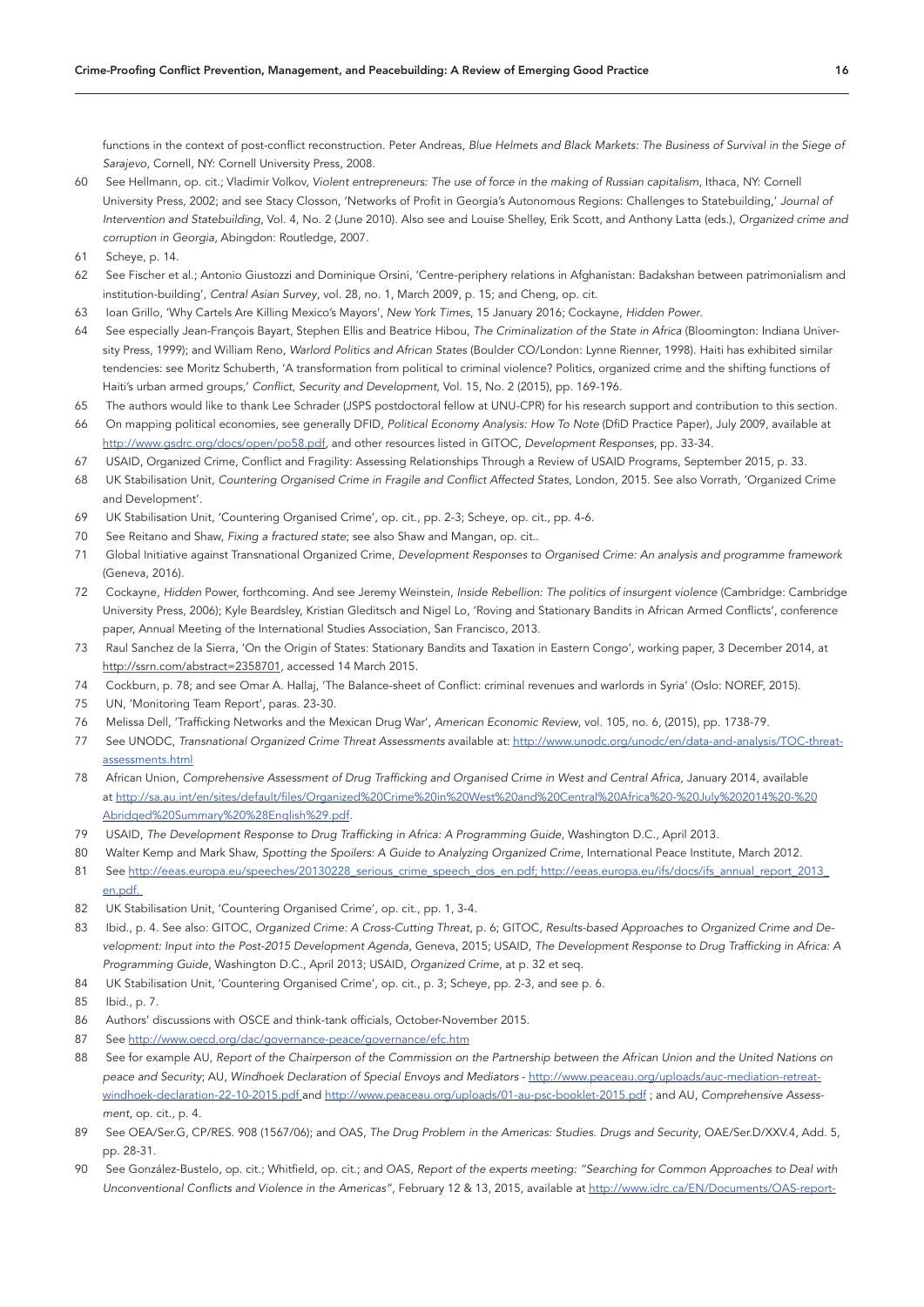[experts-meeting-unconventional-conflicts-Americas.pdf](http://www.idrc.ca/EN/Documents/OAS-report-experts-meeting-unconventional-conflicts-Americas.pdf)

- 91 See <http://www.idea.int/conflict/protecting-legitimacy-in-politics.cfm>. The work of the International Foundation for Electoral Systems (IFES) on enforcing political finance regulations, enhancing transparency, deterring non-compliance, corruption, and the abuse of state resources should also be acknowledged as best practice in this area. See [www.ifes.org.](http://www.ifes.org)
- 92 International IDEA, Illicit Networks and Politics in Latin America, 2014.
- 93 See also USAID, *Organized Crime*, p. 32.
- 94 See especially Cockayne, *Hidden Power*; Felbab-Brown, *Shooting Up*; and Arias, *Criminal Politics*, forthcoming.
- 95 All discussed in Cockayne's forthcoming *Hidden Power*. And see B. Hervieu, Organised Crime Muscling in on the Media (Paris: Reporters Without Borders, 2014).
- 96 See GITOC, op. cit., pp. 11-12.
- 97 Quoted in González-Bustelo, p. 18.
- 98 OAS, *Report of the Experts Meeting*, op. cit., pp. 18-19.
- 99 See Nina Lakhani, ["El Salvador arrests negotiators of gang truce in new get-tough policy",](http://www.theguardian.com/world/2016/may/04/el-salvador-arrests-negotiators-gang-truce) The Guardian, 4 May 2016.
- 100 OAS, *Report of the Experts Meeting*, op. cit., pp. 18-19.
- 101 See e.g. USAID, *Organized Crime*, p. 32; UK Stabilisation Unit p. 5; GITOC Mali report, p. 19; GITOC, *Development Responses*, pp. 29-30.
- 102 Andrés Monroy-Hernandez and Luis Daniel Palacios, 'Blog del Narco and the Future of Citizen Journalism', *Georgetown Journal of International Affairs*, vol. XV, no. 2 (Summer/Fall 2014), pp. 81-91.
- 103 See Miraglia, et al.; and GITOC, *Development Responses*, p. 19.
- 104 James Cockayne, 'Breaking the Crime Trap: Factoring Crime into Development Policy', *Global Observatory* (online), 13 February 2014.
- 105 GITOC, *Development Responses,* p.36.
- 106 USAID, *Development Responses*, p. 7. For the characterization of criminal networks as rhizomatic (grasslike) organisms, see also Rupert Smith, *The Utility of Force: The Art of War in the Modern World* (London: Allen Lane, 2005), pp. 328-330.
- 107 See Kemp and Shaw, *Spotting the Spoilers*; and GITOC, *Development Responses*, pp. 13-14.
- 108 See: <https://www.humanitarianresponse.info/en/about-clusters/what-is-the-cluster-approach>
- 109 On integrated approaches to information-sharing see Walter Kemp and Mark Shaw, *From Margins to the Mainstream*, International Peace Institute, September 2014. On GITOC, see [www.globalinitiative.net](http://www.globalinitiative.net).
- 110 On the importance of localized analysis and approaches see especially Reitano and Shaw, *Fixing the Fractured State?*, pp. 44-46.
- 111 UK Stabilisation Unit, p. 4.
- 112 Such as the work on inducement strategies currently being undertaken by the UN University Centre for Policy Research.
- 113 Compare the OAS experience in El Salvador: OAS, *Report of the Experts Meeting*, op. cit., p. 15.
- 114 Hellmann, op. cit.; Scheye, pp. 14-15; UK Stabilisation Unit, pp. 4-5.
- 115 See Cockayne, *Hidden Power*, and Viridiana Rios Contreras, [How Government Structure Encourages Criminal Violence: The causes of Mexico's](http://www.gov.harvard.edu/files/Rios_PhDDissertation.pdf)  [Drug War,](http://www.gov.harvard.edu/files/Rios_PhDDissertation.pdf) Harvard University, December 2012.
- 116 See Cockayne and Lupel. This analysis is supported by comments from OSCE officials consulted for this report.
- 117 Miraglia et al, op. cit.
- 118 See Shaw and Mangan, op. cit.; and Reitano and Shaw.
- 119 See UN Focal Point for Electoral Assistance, 'Guideline:United Nations Electoral Needs Assessments', 11 May 2012, REF. FP/02/2012.
- 120 Authors' consultations with DPA staff in preparing this report.
- 121 'Report of the Secretary-General on strengthening the role of the United Nations in enhancing periodic and genuine elections and the promotion of democratization', UN Doc. A/70/306, 7 August 2015.
- 122 UK Stabilisation Unit, p. 4. And see Scheye, pp. 14-15.
- 123 See UN Focal Point for Electoral Assistance, 'Policy Directive. Principles and Types of UN Electoral Assistance', 11 May 2012, Ref. FP/01/2012, p. 7.
- 124 The UN's Electoral Assistance Division has some relevant experience from Afghanistan, Iraq and Libya. Difficult legal questions arise concerning the threshhold of conduct, the standard of proof, and the actors involved in making the determination to limit access to electoral processes.
- 125 UN Focal Point for Electoral Assistance, 'Policy Directive', op. cit., pp. 7-8.
- 126 See for example: Viridiana Rios Contreras, [How Government Structure Encourages Criminal Violence: The causes of Mexico's Drug War](http://www.gov.harvard.edu/files/Rios_PhDDissertation.pdf), Harvard University, December 2012.
- 127 See e.g. Ben Olken, 'Monitoring corruption. Evidence from a Field Experiment in Indonesia', *Journal of Political Economy,* vol. 115, no. 2 (2007), pp. 200-249.
- 128 Andrew Hudson and Alexandra W. Taylor, 'The International Commission against Impunity in Guatemala: A New Model for International Criminal Justice Mechanisms', *J. Intl Crim. Justice*, vol. 8, no. 1 (2010), pp. 53-74.
- 129 See e.g. UK Stabilisation Unit p. 5; USAID, *Organized Crime*, p. 32; compare Monroy-Hernandez and Palacios; and see GITOC Mali report, p. 19.
- 130 In 2010 DPA adopted 15 commitments to ensure implementation of gender/women, peace and security in DPA's conflict prevention and mediation work. <http://peacemaker.un.org/sites/peacemaker.un.org/files/150407-GenderFactsheet-US-Format.pdf>
- 131 Phil Williams, 'Transnational Criminal Organizations: Strategic Alliances', *Washington Quarterly,* vol. 18 (1995), pp. 57-72; Phil Williams, 'Coop-